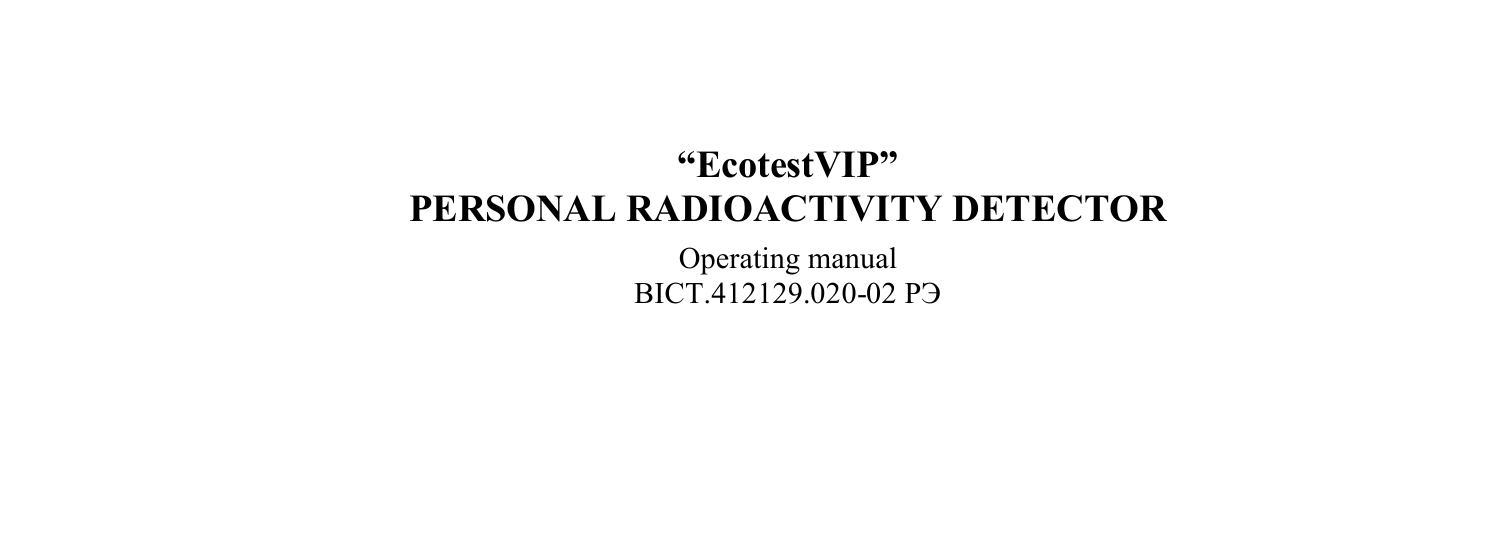The enterprise works in accordance with the introduced and certificated Quality Management System in compliance with the ISO 9001:2008 standard.

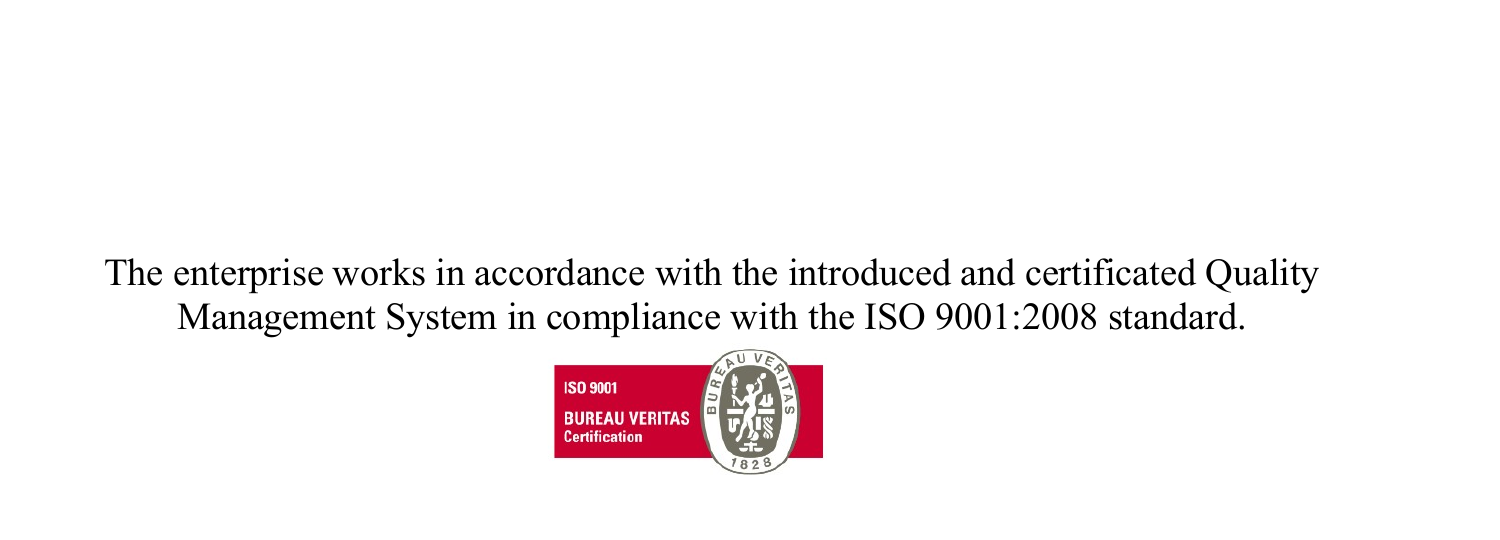#### Dear users,

You had chosen well if purchased the "EcotestVIP" personal radioactivity detector. From now on you will be able to evaluate the degree of your personal radiation safety whether you are at home or in the office, in the country or during the trip. Your device is simple and undemanding in use, and can be applied without special training of the user.

The company managers are always ready to consult and advice you by the telephone numbers: (+38 032) 242-15-15, fax (+38 032) 242-20-15 and E-mail: sales@ecotest.ua.

We would greatly appreciate to receive your comments and suggestions on operation of the detector. Please keep in mind that the device is under 18-months (free of charge) warranty maintenance since its purchase date.

1

Best regards, International Sales Department.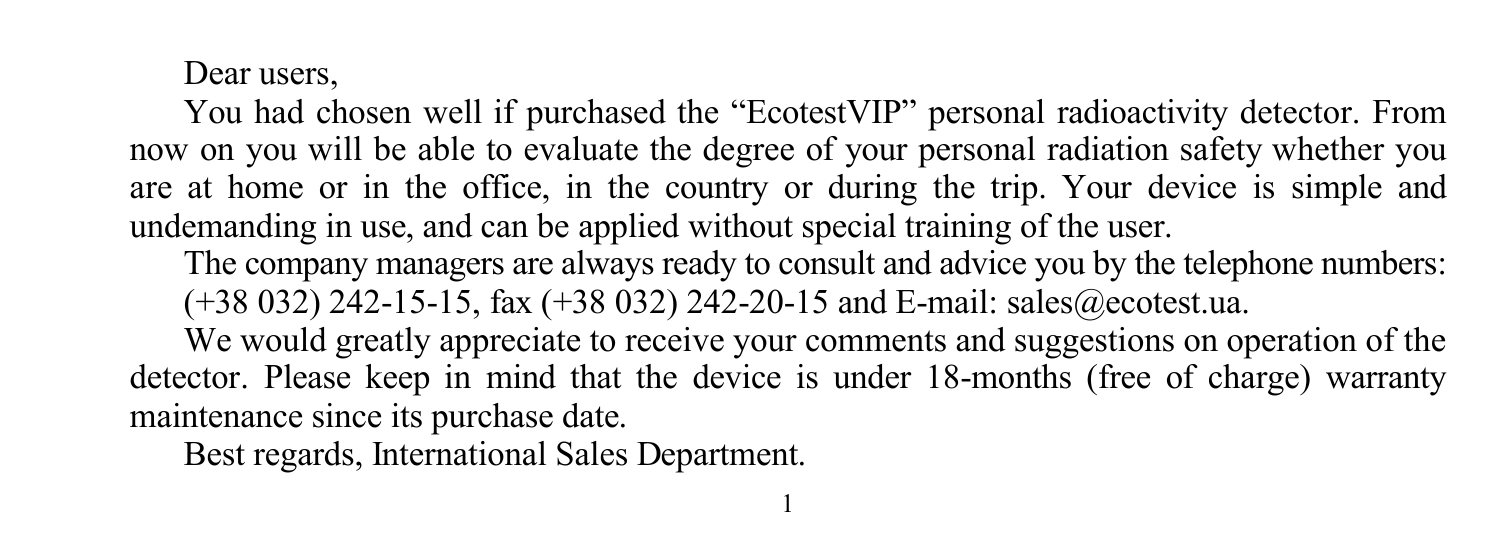#### **CONTENTS**

| $1 \quad$      |  |
|----------------|--|
| $\overline{2}$ |  |
| $\overline{3}$ |  |
| $\overline{4}$ |  |
| 5              |  |
| 6              |  |
| 7 <sup>7</sup> |  |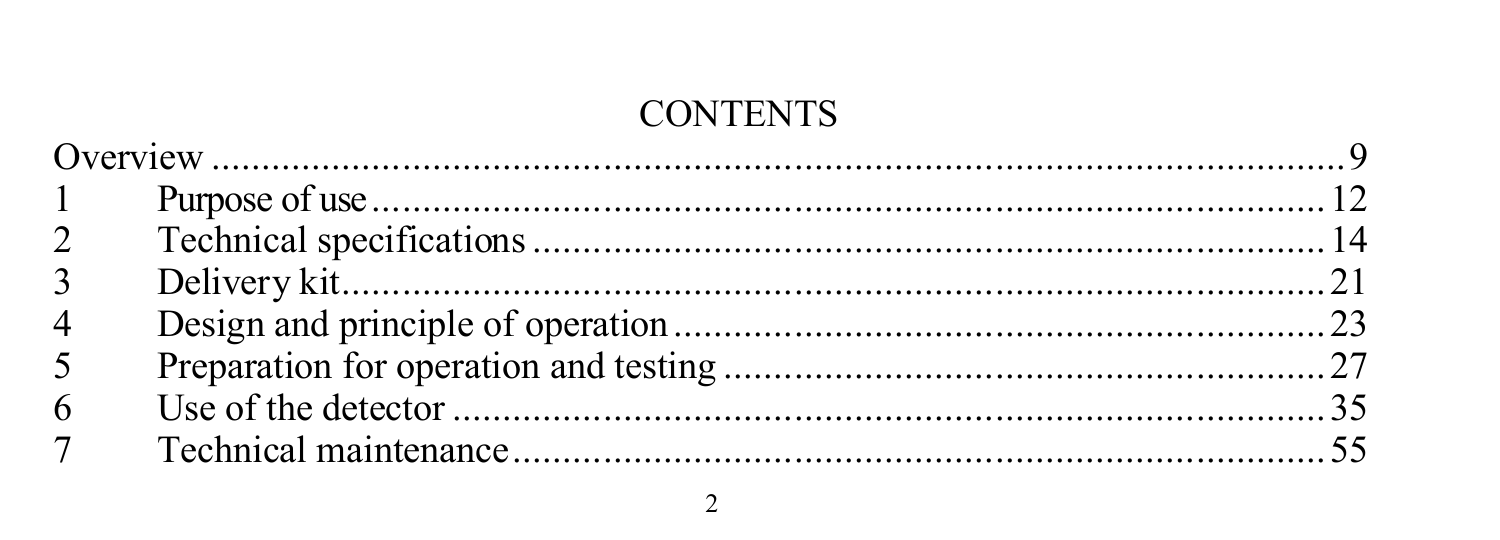| 9  |                                                                               |  |
|----|-------------------------------------------------------------------------------|--|
| 10 |                                                                               |  |
| 11 |                                                                               |  |
| 12 |                                                                               |  |
|    |                                                                               |  |
|    |                                                                               |  |
|    | Practical tips for using the "EcotestVIP" personal radioactivity detector  71 |  |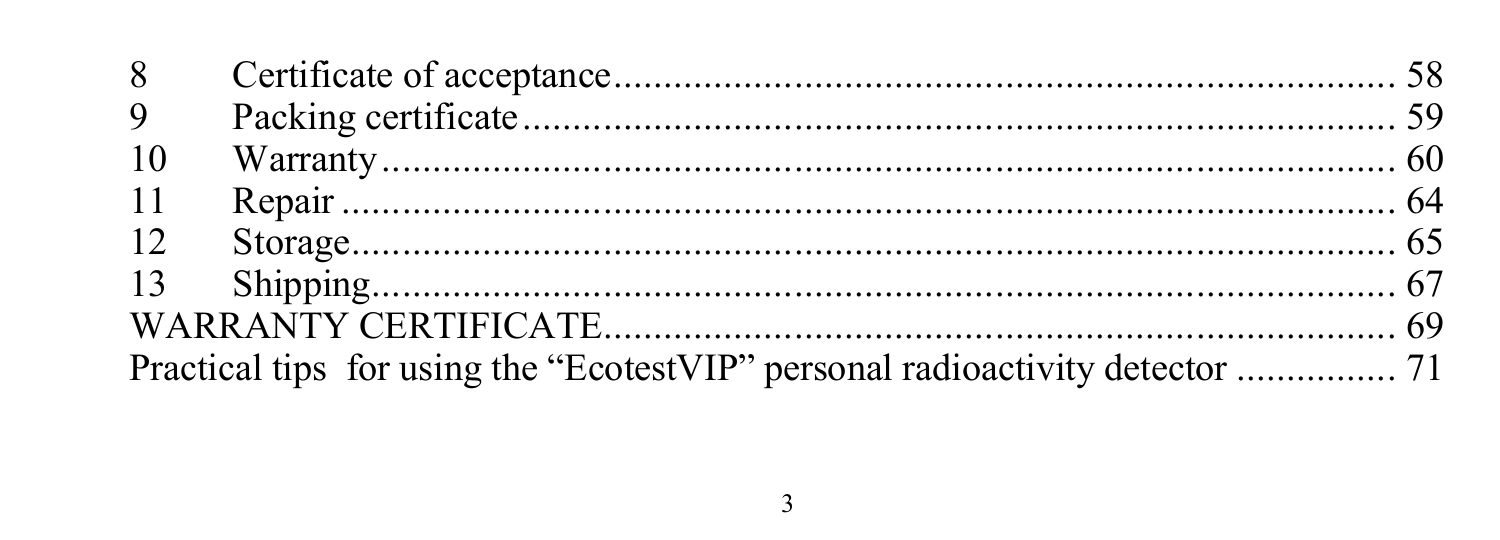#### **Shortly about radioactivity**

Before you get acquainted with the operation of the "EcotestVIP" personal radioactivity detector, we suggest you read some information about radioactivity. Radioactive ionizing radiation is a natural phenomenon permanently existing in the environment. Radiation background of the Earth and the space adversely affects us on the regular basis. We are constantly influenced by natural radioactive materials stored in soil and construction materials of the buildings we live and work in.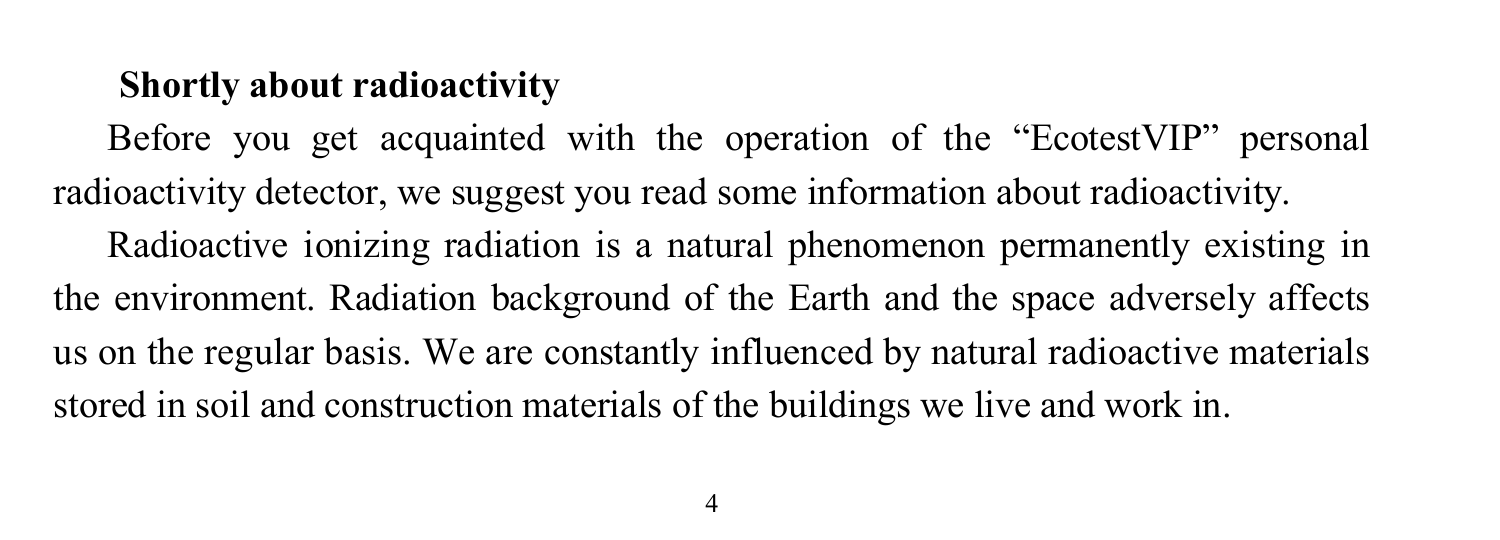It also happens that more and more frequently we are exposed to the radioactive influence of specific life activities, for example, certain medical procedures, smoking etc. To say nothing of the impact of radioactive sources of artificial origin produced by Chernobyl Fallout that caused contamination of the vast territories. Therefore not only natural ionizing radiation but also Chernobyl Atomic Power-Station Disaster component that gets into human organism with agricultural products, grown on the polluted territories, berries and mushrooms, makes a great impact on people.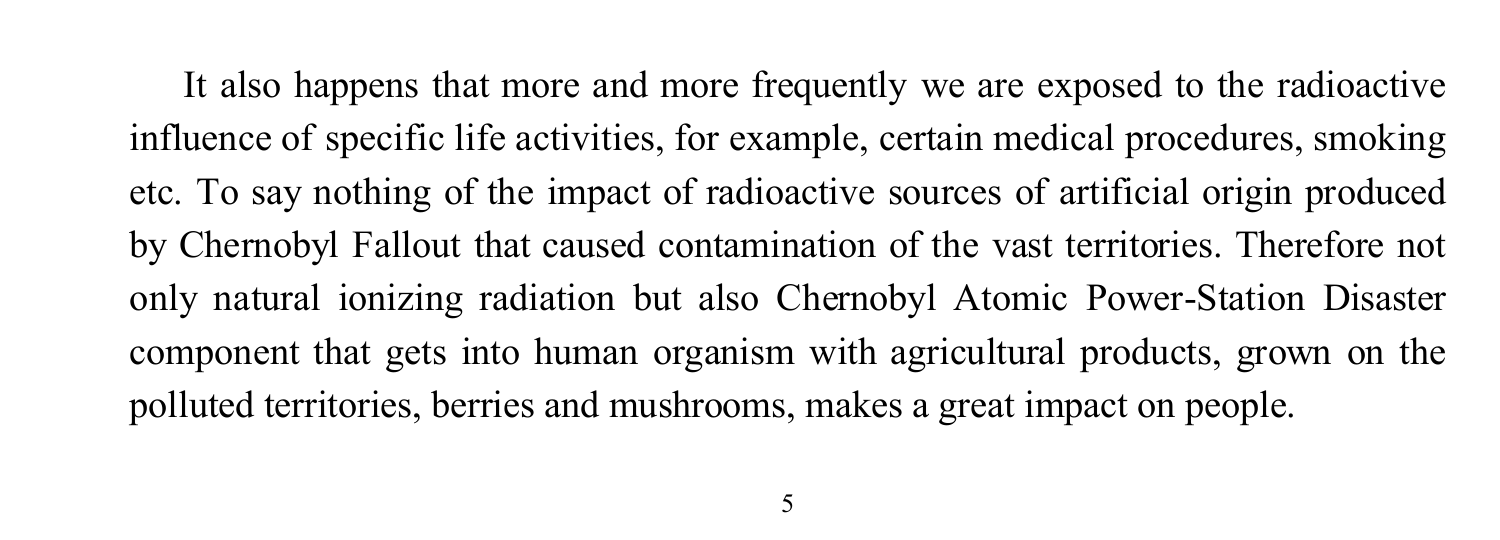Ionizing radiation is primarily X-ray, gamma, beta, alpha and neutron radiation.

X-ray and gamma radiation is transmitted as energy waves, similar to the transmission of sunlight and sun warmth. X-ray and gamma radiation have similar nature. They differ only in their origin and wavelength. Normally, humans are influenced by X-rays emanated by electronic apparatuses used in hospitals.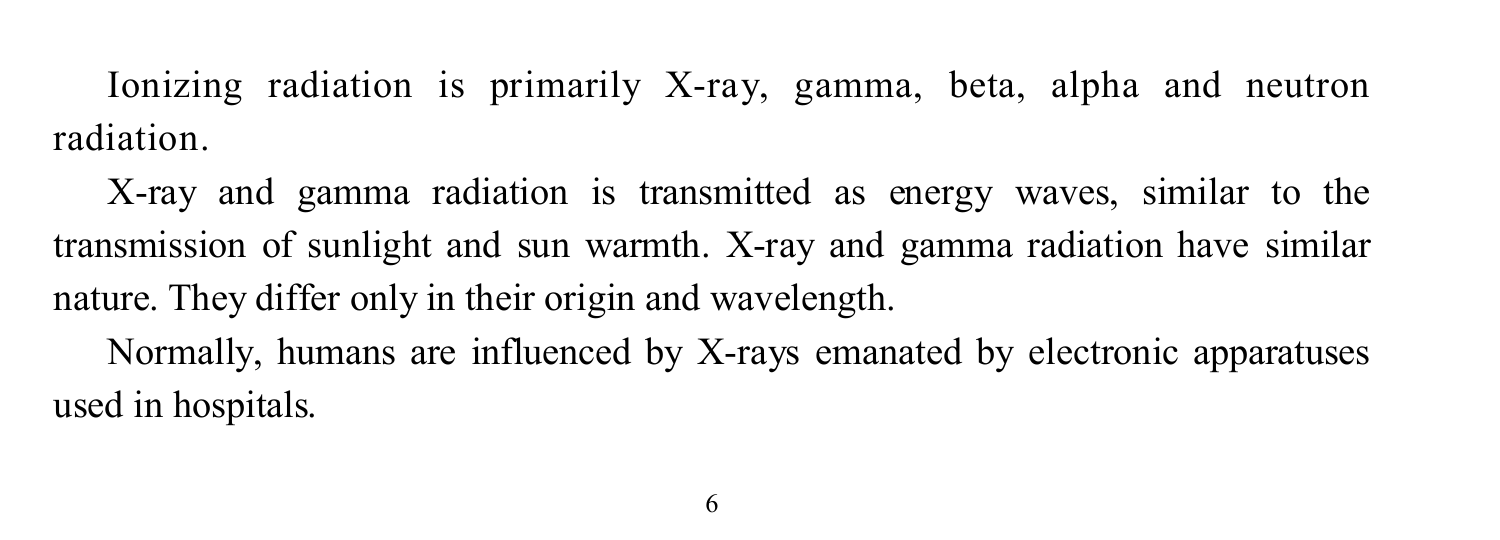Gamma rays are radiated by unstable radioactive isotopes.

X-ray and gamma radiation is characterized by deep permeability into human organism, which is dependent on the energy of the rays. Gamma radiation permeability is so high that it can be hindered only by the thick lead or concrete plates.

Alpha radiation is a flow of nucleuses of helium. It has small permeability and can be hindered, for example, simply by a piece of paper. Therefore it is not hazardous until radioactive materials emanating alpha particles get into human organism either through open wound, or with food and air.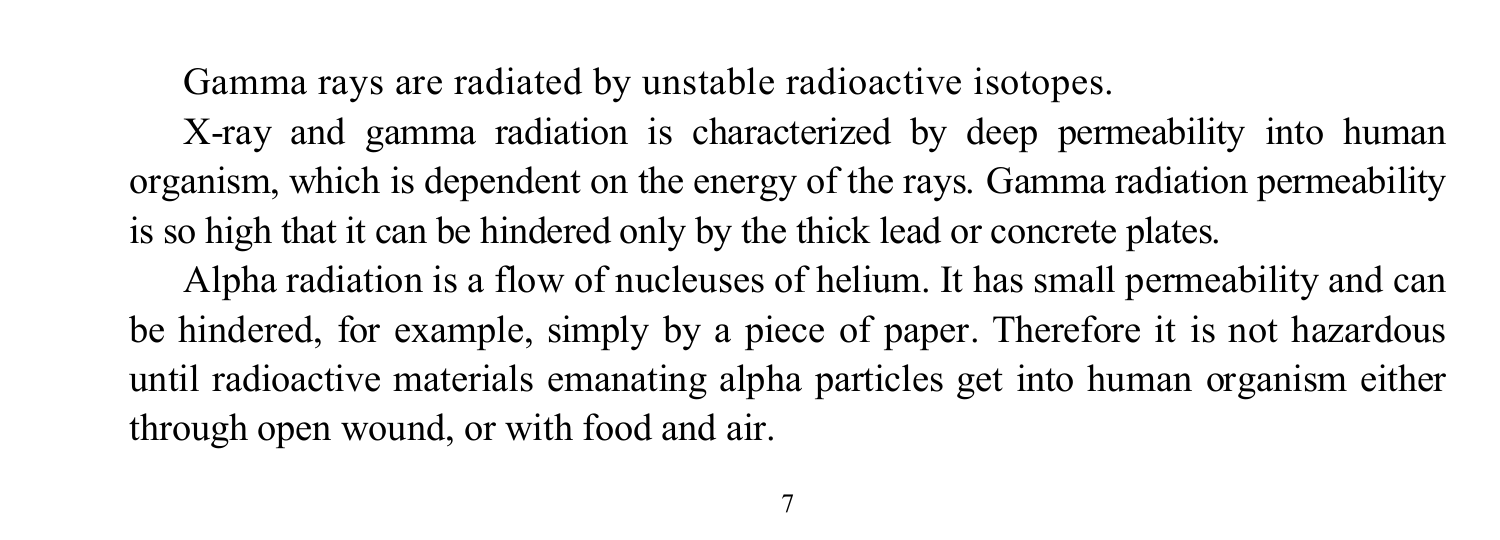Beta radiation is a flow of electrons. Beta radiation obtains higher permeability and penetrates organism tissues at the depth of 1-2 cm.

Neutron radiation is a flow of neutrons originating from the process of nuclear fission in the reactors, or as a result of spontaneous division in the nuclear materials. Since neutrons are electroneutral particles they deeply penetrate any substance, including living tissues.

However, because people are more often exposed to gamma radiation in everyday life, the majority of radiation monitoring devices measure exactly this kind of radiation. As a matter of fact, the "EcotestVIP" personal radioactivity detector serves to prevent gamma hazard.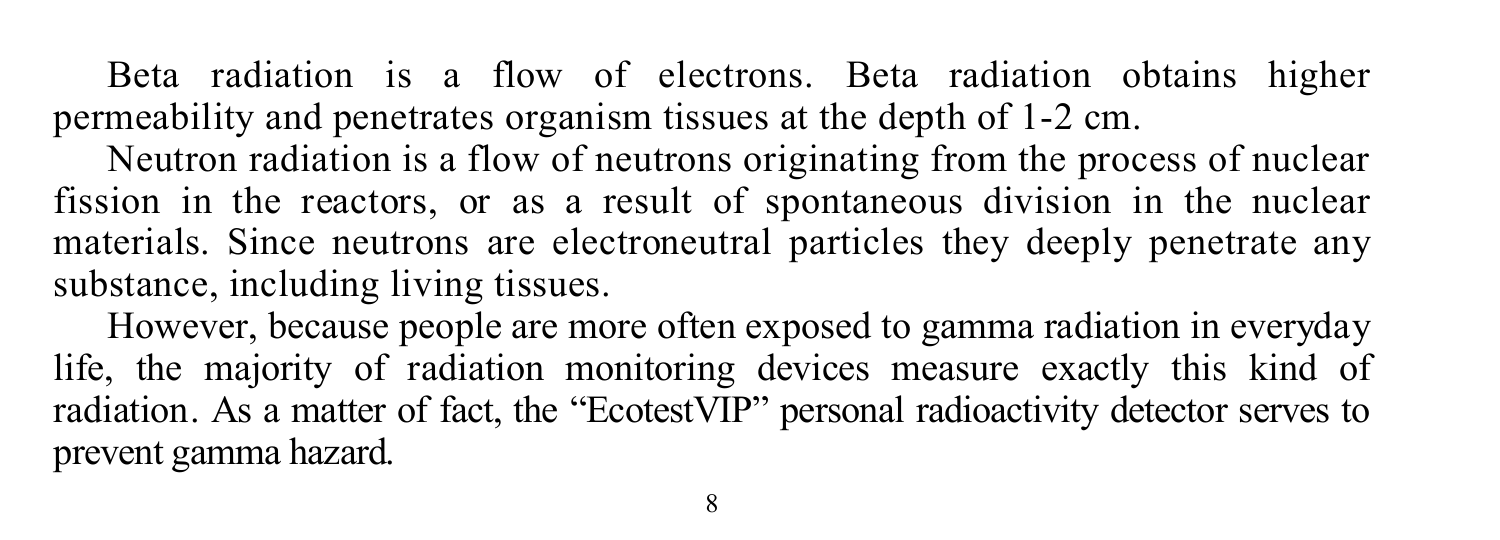#### **Overview**

This operating manual (hereinafter referred to as the OM) is intended to inform the user about the principles of operation of the "EcotestVIP" personal radioactivity detector and its operation procedure. The OM contains all information necessary for proper use of the detector and full realization of its technical possibilities. The OM contains the following abbreviations and symbols:

- ED equivalent dose;
- EDR equivalent dose rate;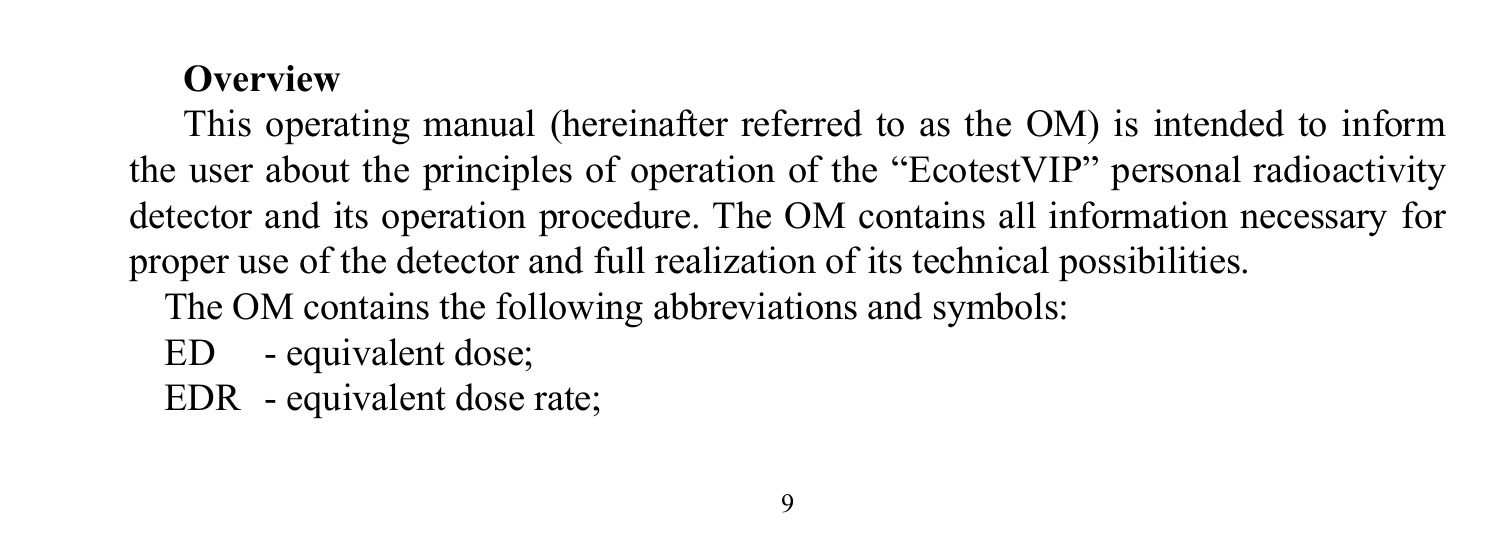MODE - on/off button and switch between the corresponding modes of indication (gamma radiation EDR, gamma radiation ED, real time (clock) and alarm clock);

THRESHOLD - button of threshold levels programming and correction of clock and alarm clock time.

**Note.** Equivalent dose (expressed in "Sieverts" ("Sv")) characterizes the influence of ionizing gamma radiation on the biological object (human), as opposed to exposure dose (expressed in "Roentgens ("R")") that characterizes the capacity of gamma radiation to ionize the air.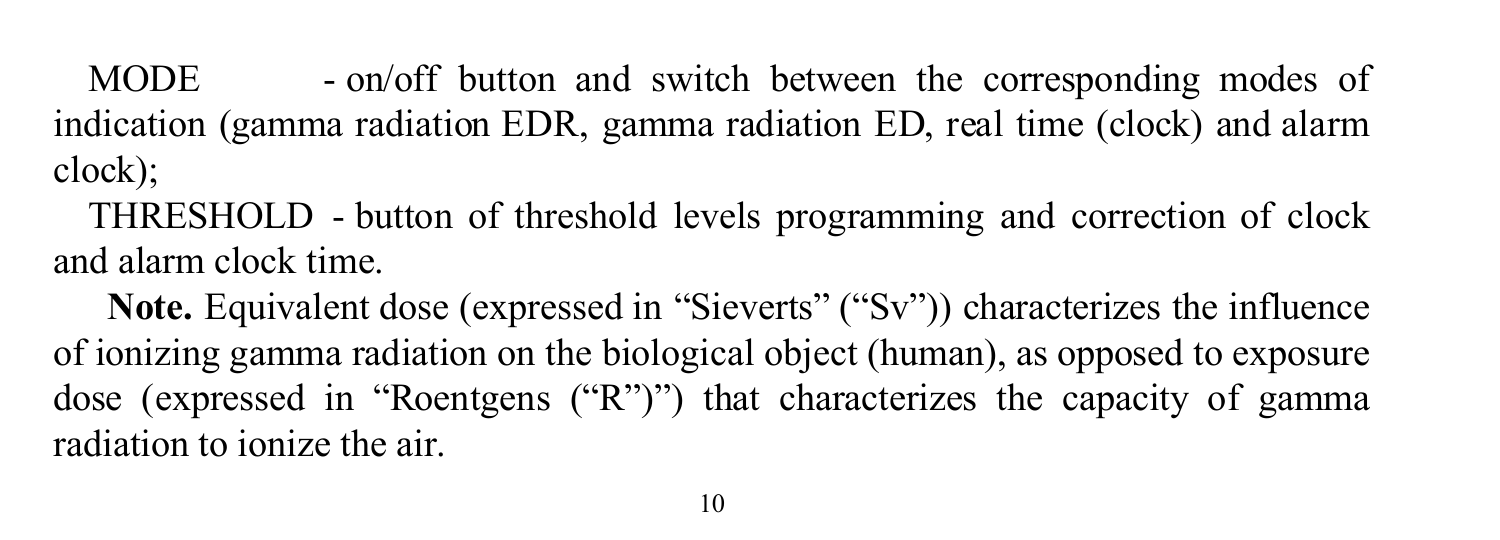Generally, to make it simple, use the coefficient circa 100 to covert equivalent dose units into exposure dose units:  $1.0 \mu Sv \approx 100.0 \mu R$ .

Dose rate conversion, correspondingly:  $1.0 \mu Sv/h \approx 100.0 \mu R/h$ . Natural radiation background normally equals circa 0.1  $\mu$ Sv/h ( $\approx$ 10  $\mu$ R /h). Maximum permissible level for premises according to the regulatory documents of Ukraine is  $0.30 \mu Sv/h$  ( $\approx 30 \mu R/h$ ).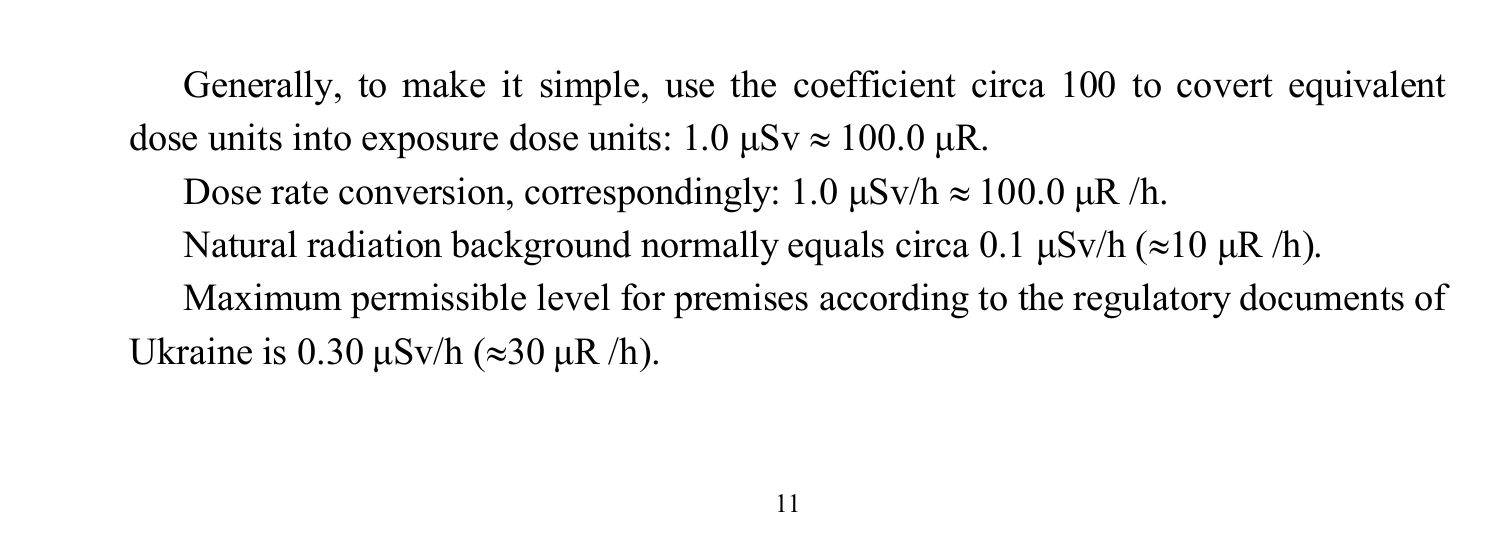## **1 Purpose of use**

The "EcotestVIP" personal radioactivity detector (hereinafter called the detector) is designed to alarm about dangerous levels of gamma radiation, as well as to evaluate the levels of equivalent dose (ED) and equivalent dose rate (EDR) of gamma radiation. The detector is sensitive to hard X-rays. Additionally, the detector performs the functions of clock and alarm clock.

The detector is used:

• to control personal radiation safety of the user: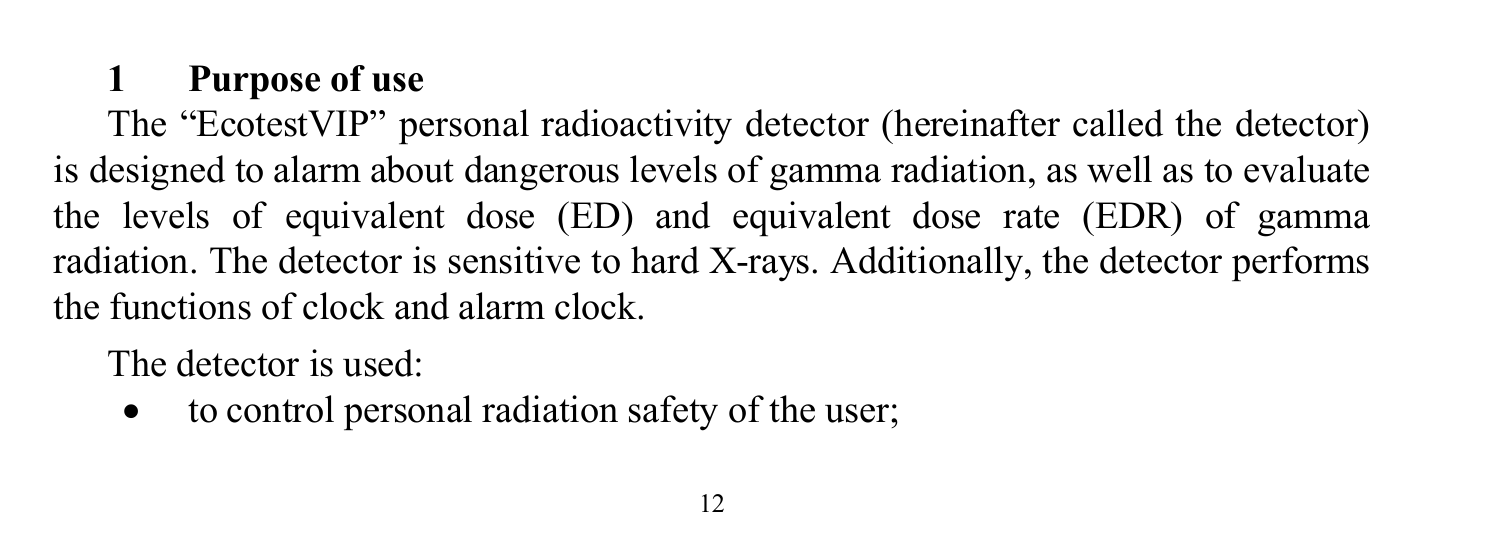- to carry out radiation monitoring of apartments, offices, items of everyday use, clothes, ground surface of infields and vehicles;
- to evaluate radioactive contamination of wild berries and mushrooms.

#### **Caution:**

**1 The "EcotestVIP" personal radioactivity detector belongs to the class of indicating and warning devices and is not an instrument for formal (professional) measurements.**

**2 The "EcotestVIP" personal radioactivity detector is calibrated according to standard sources of ionizing radiation after manufacture and is not subject to verification.**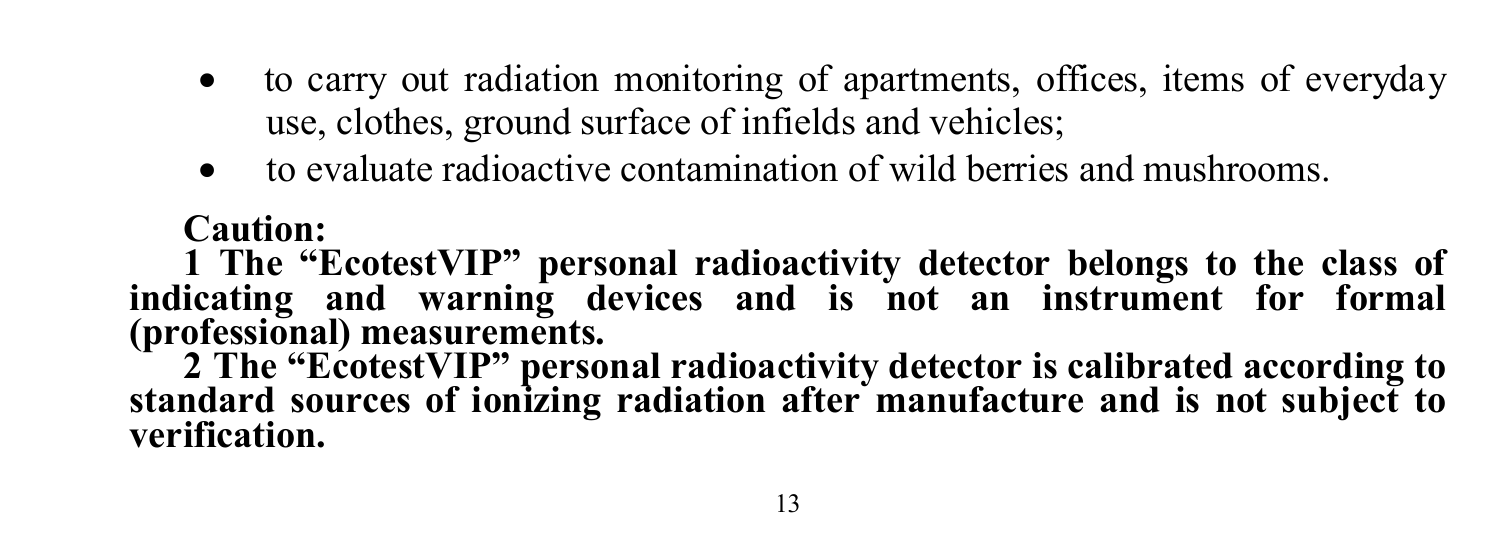### **2 Technical specifications**

 $Table 2.1 - Key specification$ 

## **2.1 Key specifications are presented in Table 2.1.**

| $10010 + 11$<br><b>EXCY</b> Specifications          |                        |                                                                    |
|-----------------------------------------------------|------------------------|--------------------------------------------------------------------|
| Name                                                | Unit of<br>measurement | Standardized value<br>according to the<br>technical specifications |
|                                                     |                        |                                                                    |
| 1 Indication range of gamma radiation<br><b>EDR</b> | $\mu$ Sv/h             | $0.1 - 999.9$                                                      |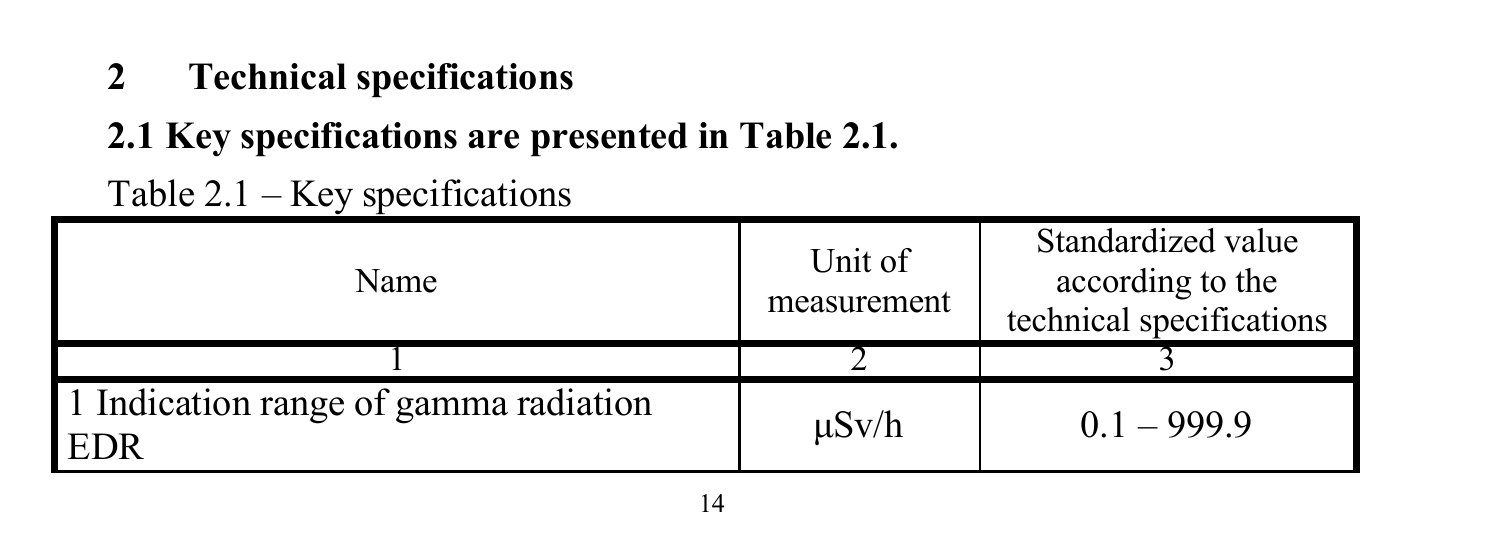#### Table 2.1 (continued)

| 2 Main relative permissible error limit<br>of gamma radiation EDR indication<br>with confidence probability of 0.95<br>(calibrated relative to $^{137}Cs$ ) | $\frac{0}{0}$ | $\pm(25+2/\dot{H})$ ,<br>where $\dot{H}$ is a numeric<br>value of EDR in $\mu$ Sv/h |
|-------------------------------------------------------------------------------------------------------------------------------------------------------------|---------------|-------------------------------------------------------------------------------------|
| 3 Indication range of gamma radiation<br>ED                                                                                                                 | mSv           | $0.001 - 9999$                                                                      |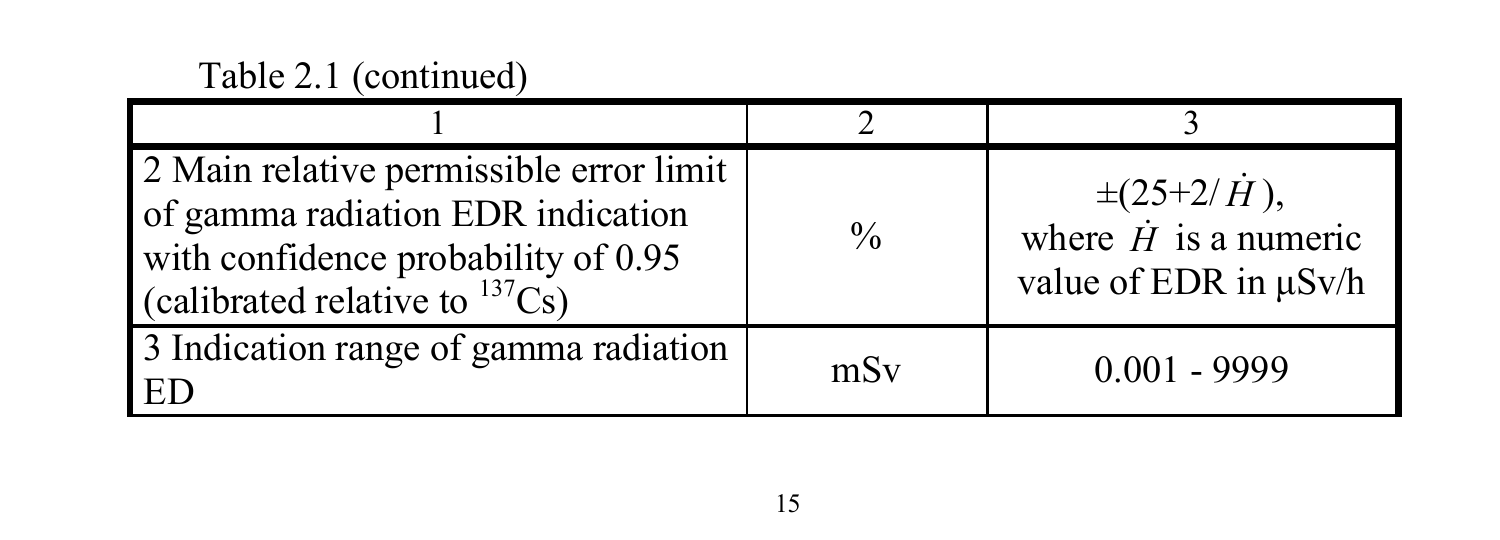| 4 Main relative permissible error limit of gamma radiation<br>ED indication with confidence probability of 0.95                     | $\frac{0}{0}$ | $\pm 25$      |
|-------------------------------------------------------------------------------------------------------------------------------------|---------------|---------------|
| 5 Energy range of registered gamma radiation                                                                                        | MeV           | $0.05 - 3.00$ |
| 6 Energy dependence of the detector readings at gamma<br>radiation EDR and ED evaluation in the energy range of<br>0.05 to 1.25 MeV | $\frac{0}{0}$ | $\pm 30$      |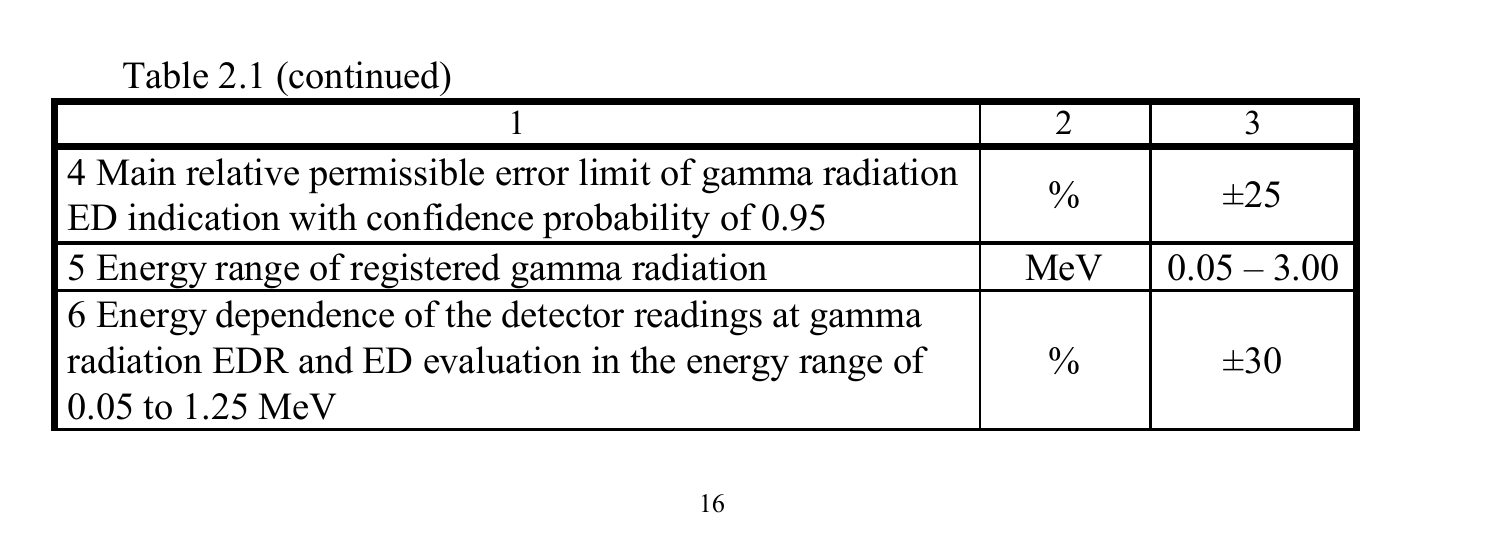| 7 Battery life (AAAA size×2 of 620 mA·h capacity)<br>under natural background radiation, not less than | hour | 2500 |
|--------------------------------------------------------------------------------------------------------|------|------|
| 8 General operating supply voltage of the detector from<br>two AAAA size batteries                     |      | 30   |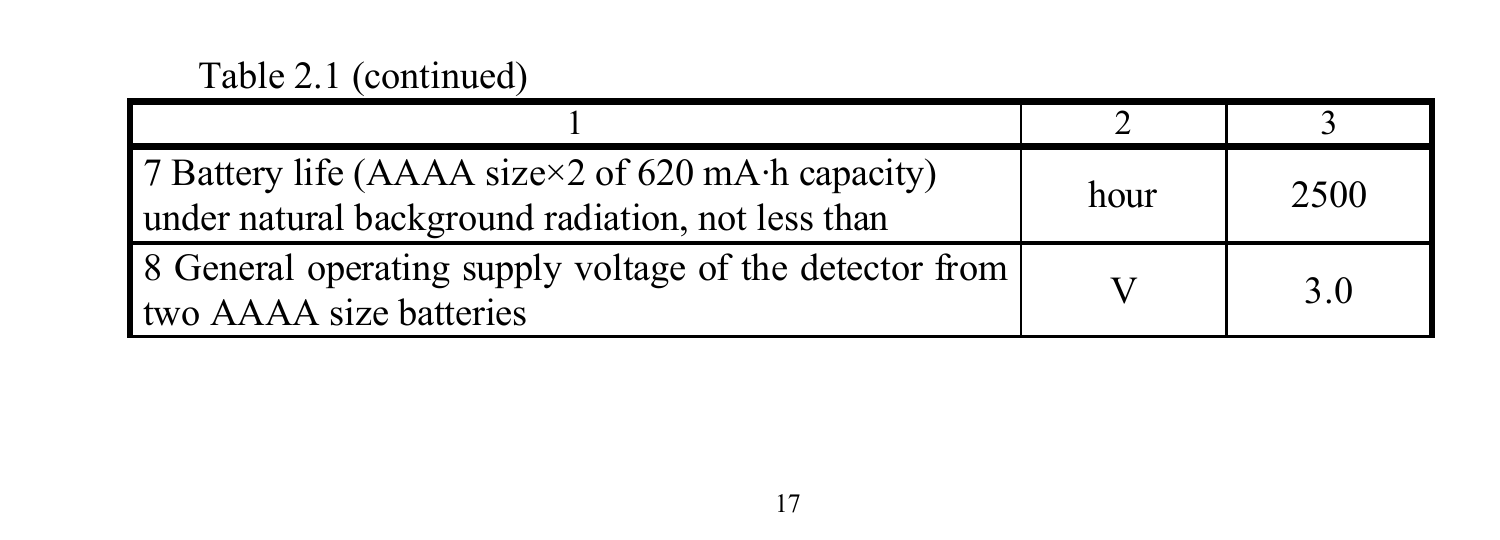| 9 Mean time to failure, not less than                     | hour | 6000                  |
|-----------------------------------------------------------|------|-----------------------|
| 10 Average service life of the detector, not<br>less than | year |                       |
| 11 Dimensions, not more than                              | mm   | $33\times15\times137$ |
| 12 Weight (without batteries), not more<br>than           | kg   | 0.06                  |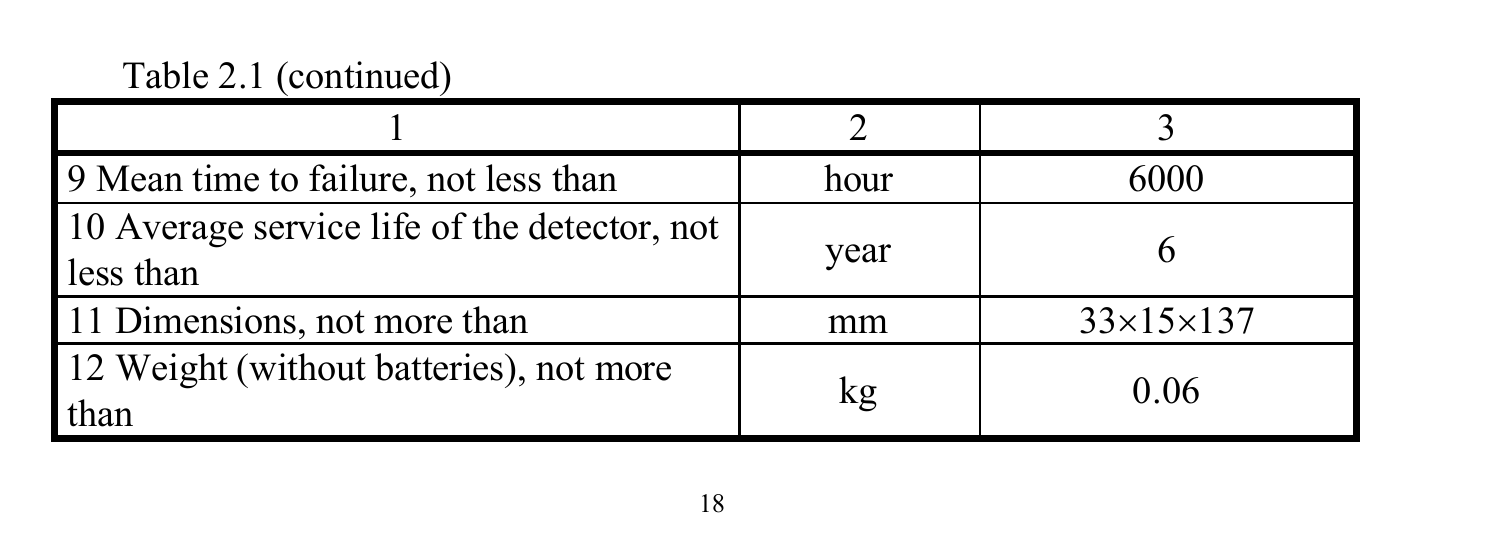2.2 Threshold level values of gamma radiation EDR in the range of 0.01 to 9.99  $\mu$ Sv/h with discreetness of one programmed digit of the scale are programmed in the detector. Threshold level value is set automatically after the detector is switched on and equals 0.30 μSv/h. It corresponds to the maximum permissible gamma background level for premises in compliance with the regulatory documents of Ukraine. 2.3 The detector sends audio signals of different periodicity and keys if the programmed EDR level is exceeded, the alarm clock goes off, or the battery is discharged. 2.4 The detector provides four level indication of battery discharge.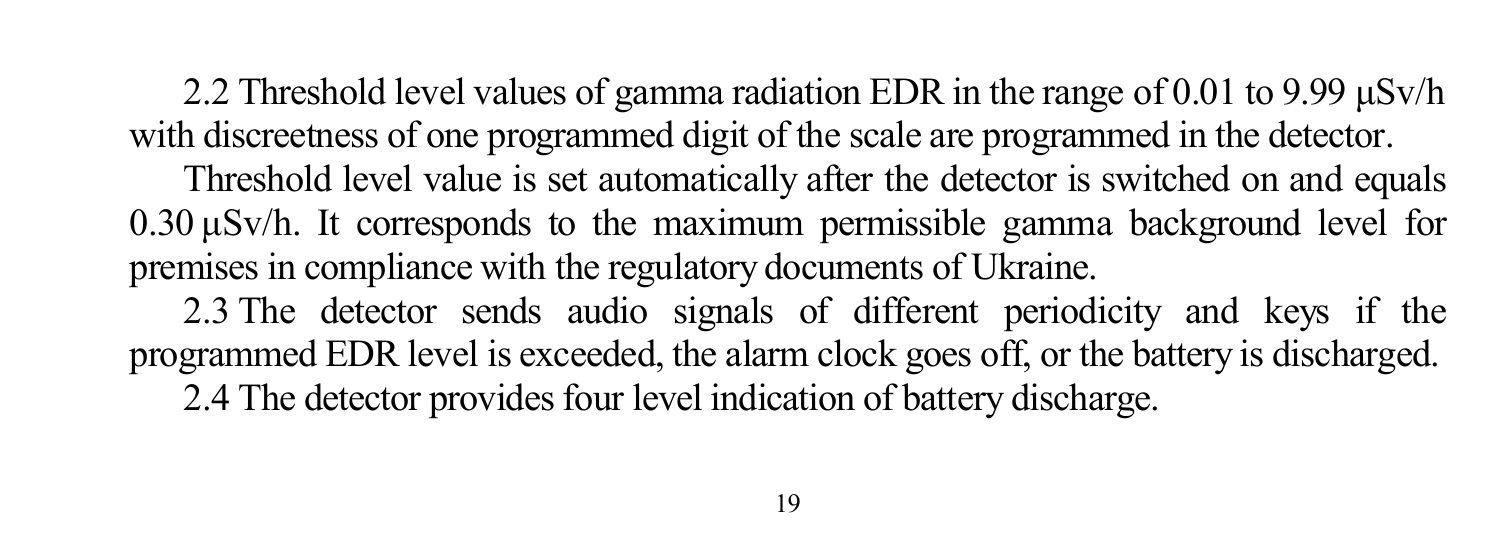2.5 Values of EDR and EDR threshold levels, real time and preset time of the alarm clock alternatively appear on the digital liquid crystal display (LCD), which depends on the chosen mode indicating the correspondence of information.

- 2.6 The detector performs measurements under the following conditions:
- temperature from  $-10$  to  $+50$  <sup>o</sup>C;
- relative humidity up to (95 $\pm$ 3) % at + 35 °C;
- atmospheric pressure from 84 to 106.7 kPa.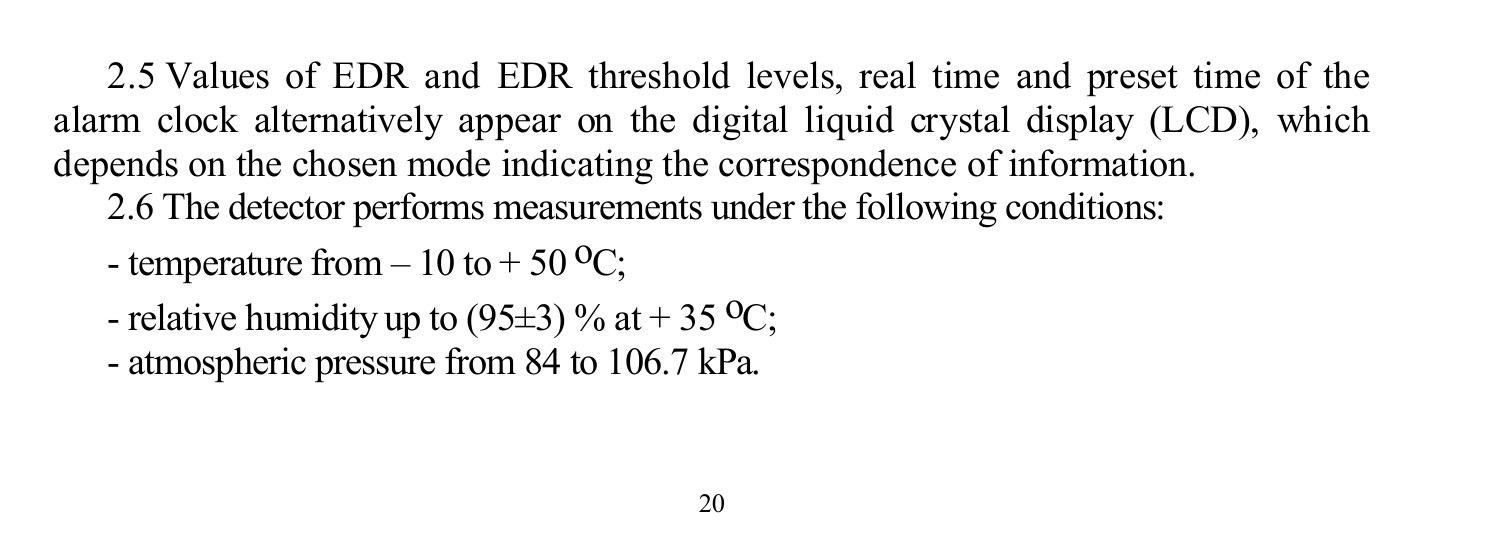## **3 Delivery kit**

3.1 The delivery kit consists of the items and maintenance documentation presented in Table 3.1.

Table 3.1 – Delivery kit of the detector

| Type               | Item                                            | Ouan-<br>tıtv | Note |
|--------------------|-------------------------------------------------|---------------|------|
| BICT.412129.019-06 | "EcotestVIP" personal<br>radioactivity detector | l pc.         |      |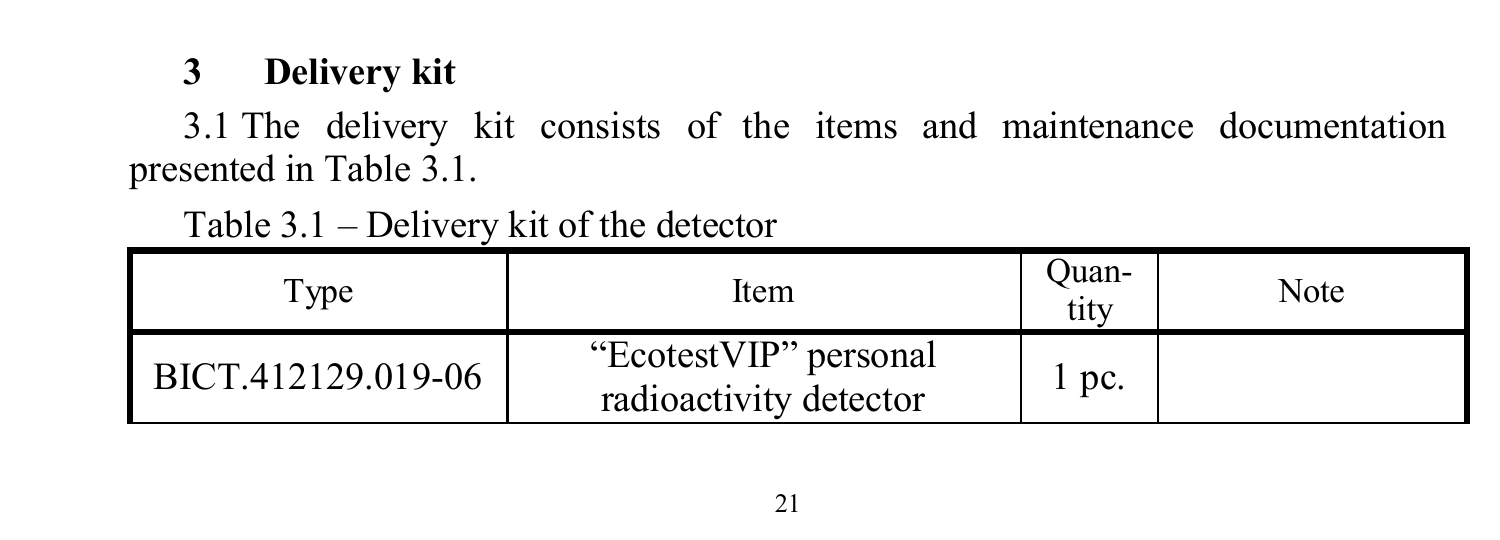#### Table 3.1 (continued)

| Type                              | Item                                             | Quantity | Note                                                                                      |
|-----------------------------------|--------------------------------------------------|----------|-------------------------------------------------------------------------------------------|
| BICT.323365.001                   | Case                                             | pc.      |                                                                                           |
| BICT.412129.020-02 P <sub>3</sub> | Operating manual                                 | l copy   |                                                                                           |
| BICT.412915.016                   | Package                                          | set      |                                                                                           |
|                                   | Gold Peak Group<br>AAAA size battery<br>of 1.5 V | 2 pcs.   | AAAA batteries of 1.5 V<br>voltage produced by<br>other manufacturers are<br>permissible. |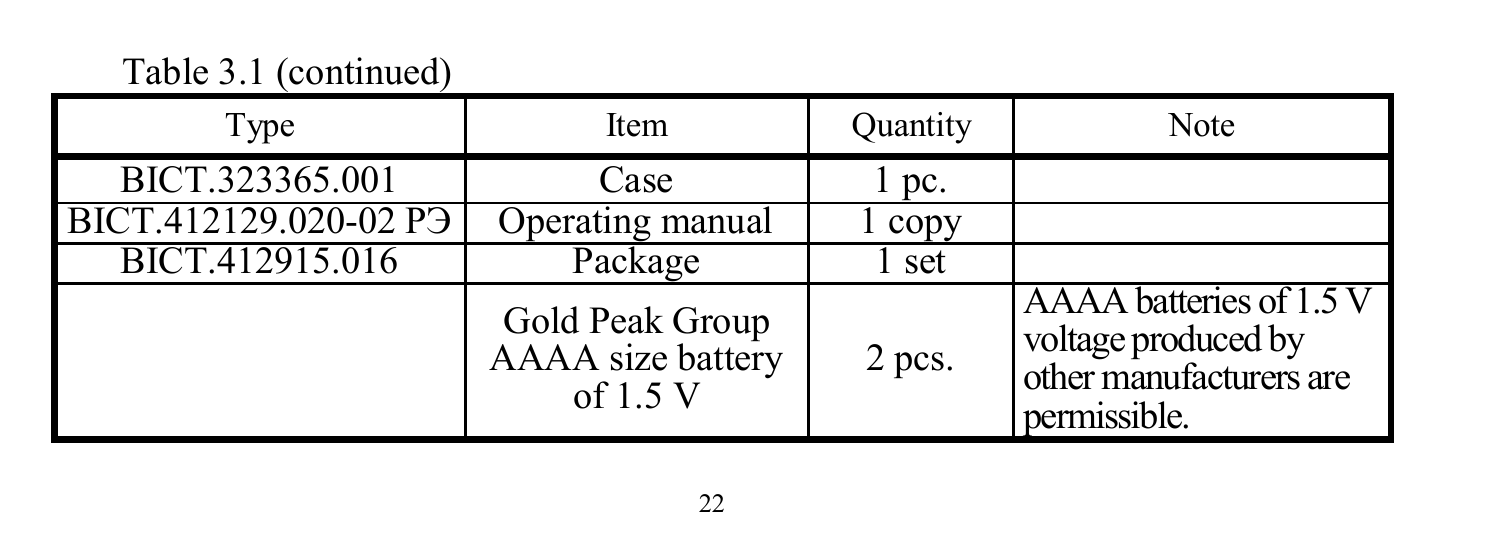# **4 Design and principle of operation**

## **4.1 General information**

The detector is a mono block construction with a built in gamma radiation detector (Geiger-Muller counter), a printed circuit board equipped with electronic components, and batteries.

The operation principle of the detector is based on transformation of radiation by Geiger-Muller counter into the sequence of voltage pulses; the number of pulses is proportional to the registered radiation intensity.

The power for operation is supplied by two AAAA batteries.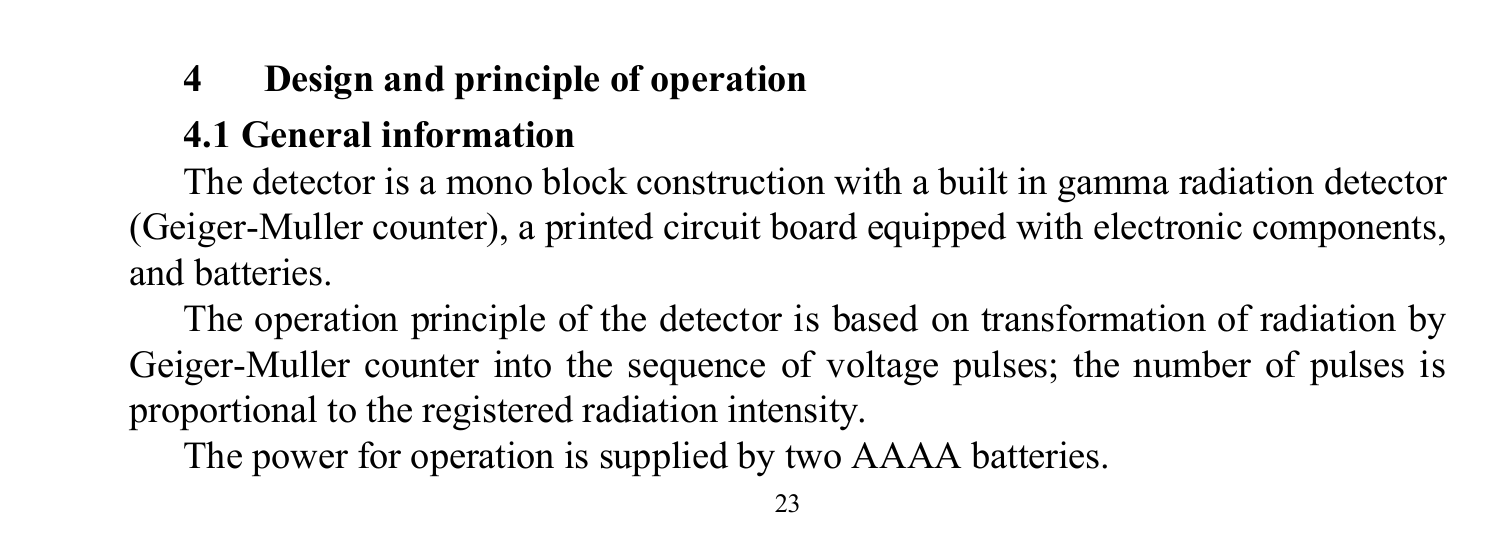### **4.2 Design description**

The detector is designed as a flat oblong plastic body with rounded corners. The body (Figure 1, 2) consists of the upper (1) and the lower (2) covers. The indication panel (3) is located in the right part of the upper cover (1); two buttons (4) of control are located to the left and to the right under the panel.

The clip (8) and the battery compartment (5) are located on the lower cover (2) of the detector. The battery compartment (5) is closed with the lid (6) fastened due to the elastic capacities of the material. The battery compartment includes the contacts (7) for batteries connection.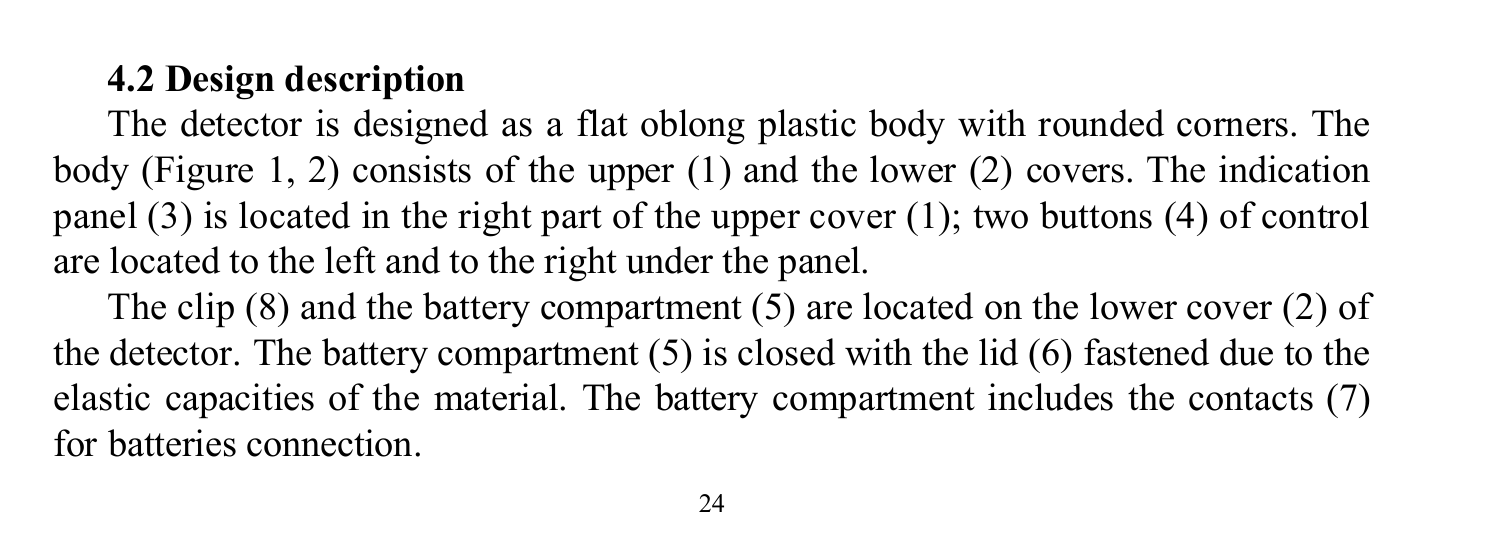

Figure 1 – Main view of the detector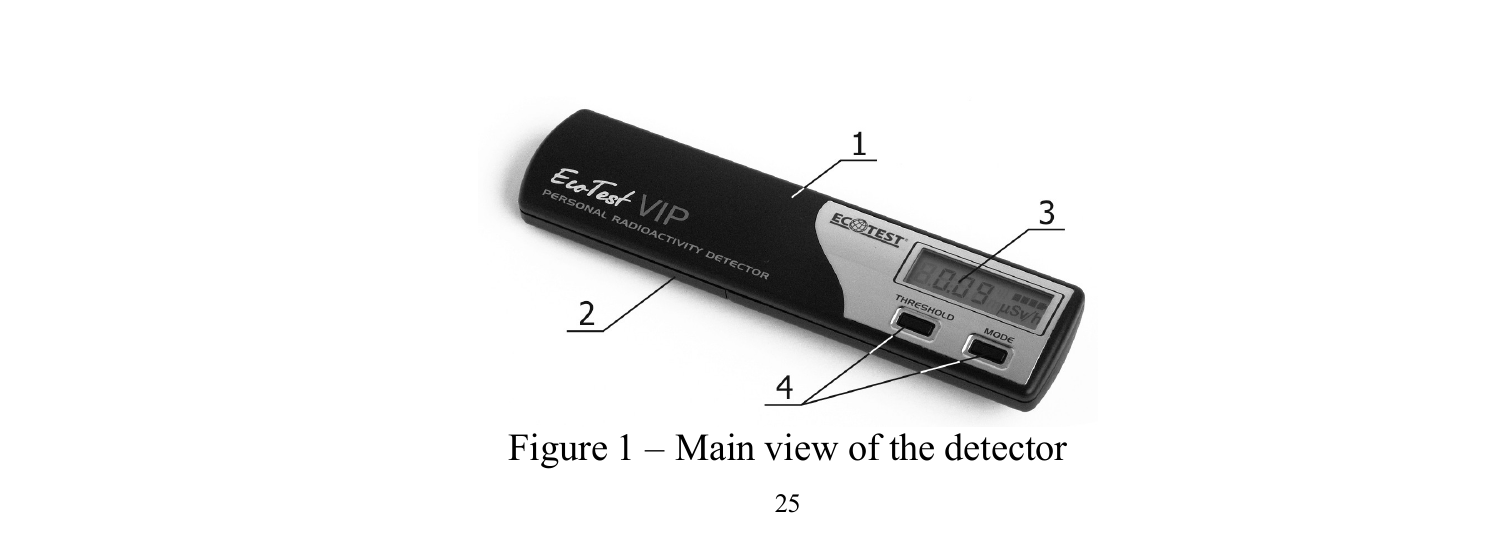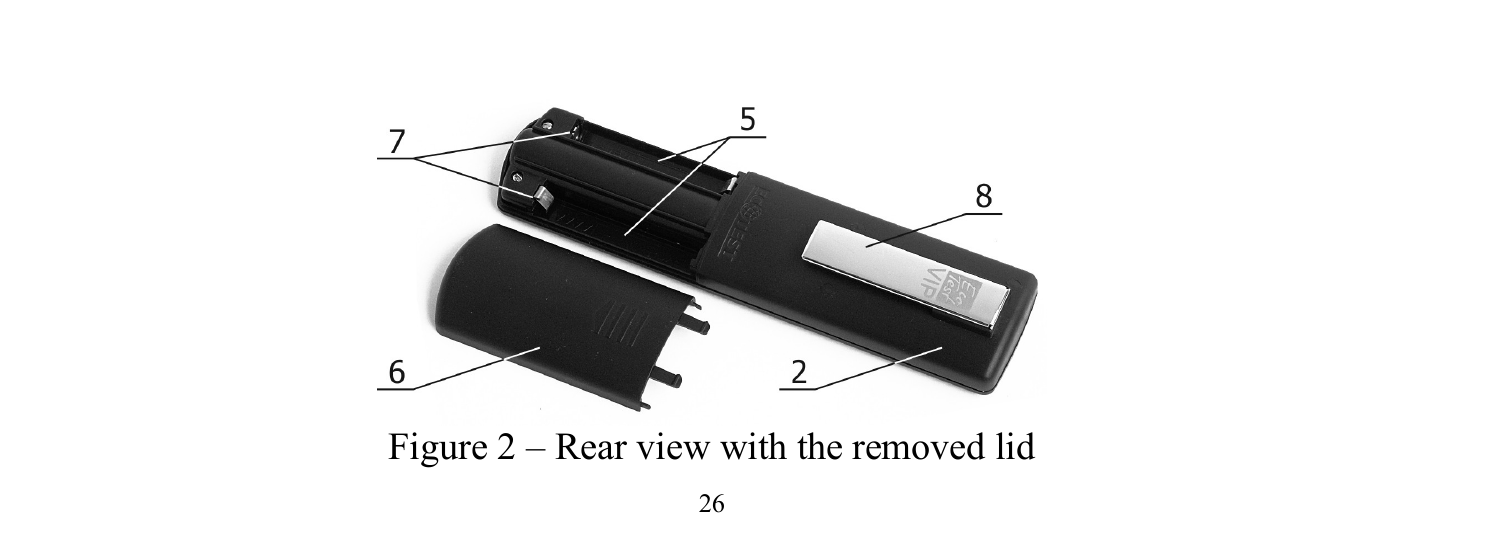## **5 Preparation for operation and testing**

## **5.1 Operating limitations**

Operating limitations are presented in Table 5.1. Table  $5.1$  – Operating limitations

| Operating limitations       | Limitation parameters                          |
|-----------------------------|------------------------------------------------|
| 1 Ambient air temperature   | from - 10 to +50 $^{\circ}$ C                  |
| 2 Relative humidity         | up to (95 $\pm$ 3) % at +35 °C, non-condensing |
| 3 Gamma radiation influence | EDR up to $100.0$ mSv/h during 5 minutes       |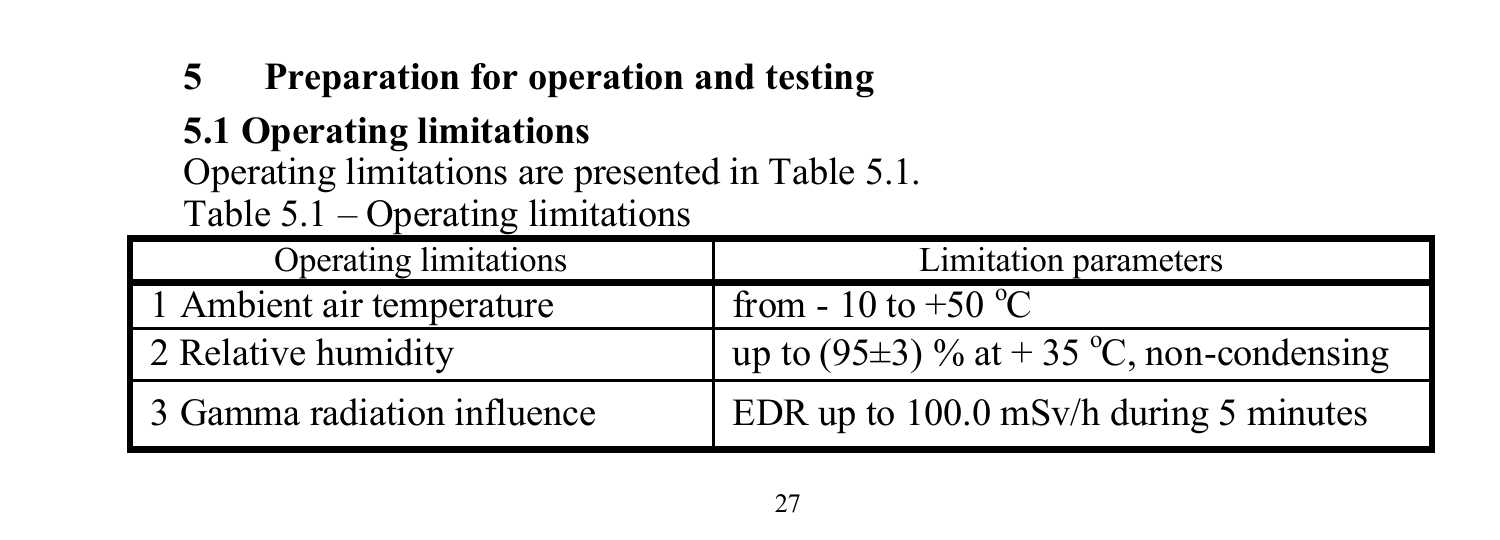**Note.** The detector is not protected against atmospheric precipitations or dust. If operating in dusty environment or during atmospheric precipitations, the detector should be placed into a plastic bag or a protective cover.

**5.2 Preparation for operation and guidelines on switching on and testing the detector**

5.2.1 Examine the location and purpose of use of the controls before using the detector.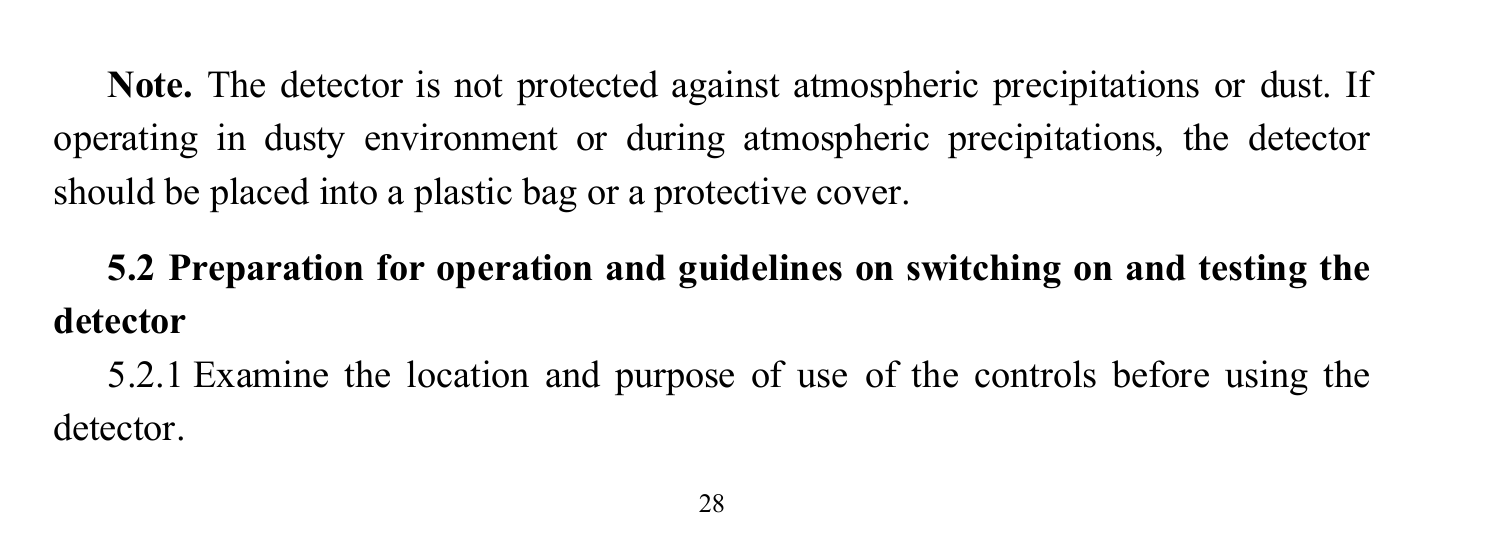- 5.2.2 Prepare the detector for operation by doing the following: - unpack the detector;
- open the battery compartment and make sure the batteries are inserted;
- insert two AAAA size batteries, observing the polarity, if there are none.

**Note.** The detector turns on automatically if the batteries are inserted for the first time.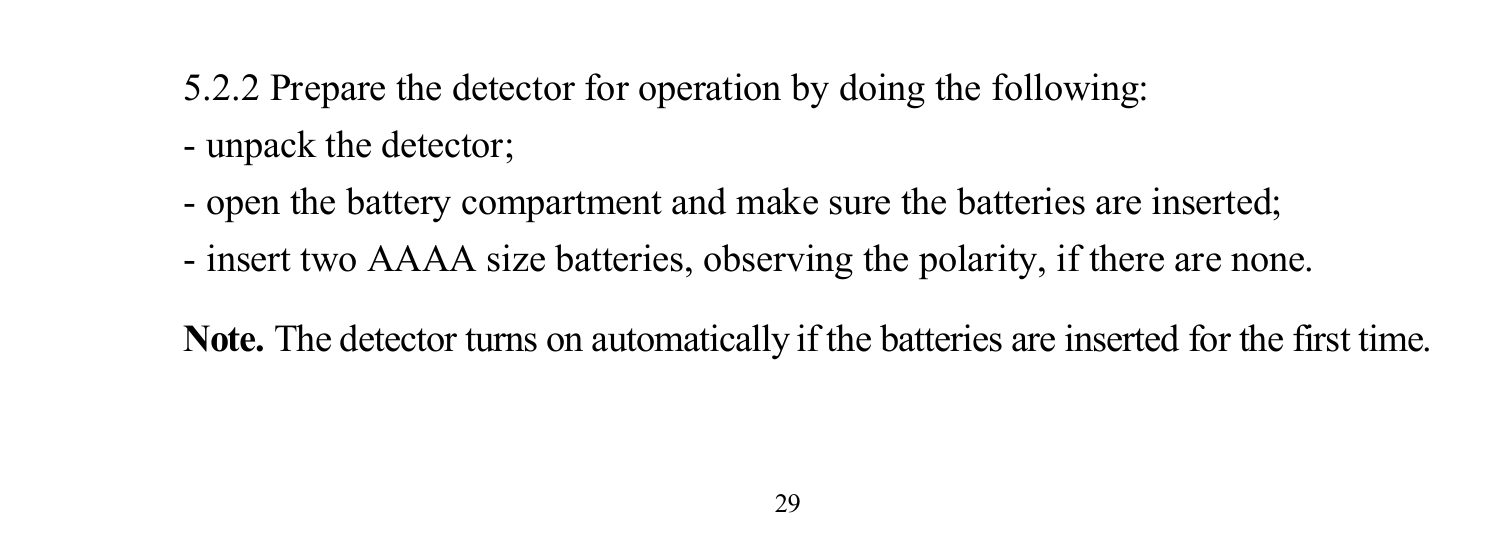5.2.3 Press shortly the MODE button if the batteries are already inserted into the battery compartment. The detector should enter the mode of gamma radiation EDR indication at once, which is shown by EDR measurement units expressed in " $\mu$ Sv/h" that appear on the digital LCD, and by brief audio signals that follow the detection of every gamma quantum. All the digits of the LCD will blink until the completion of measurement interval.

The readings of gamma background measurement will appear on the LCD after the measurement interval is completed.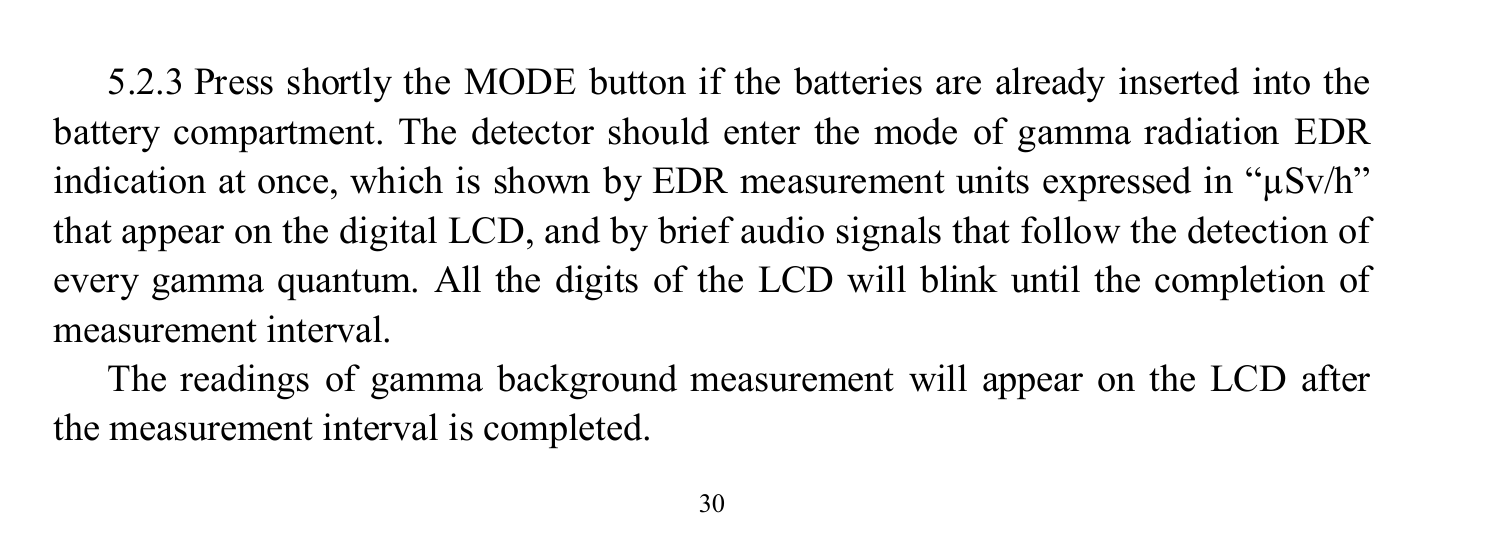5.2.4 Press shortly the MODE button and make sure the detector has entered the mode of gamma radiation ED indication. ED units of measurement expressed in "mSv" should appear on the LCD.

5.2.5 Press shortly the MODE button and make sure the detector has entered the mode of real time indication. Two dots between the two pairs of digits on the LCD that blink with one-second interval should appear on the LCD.

5.2.6 Press shortly the MODE button and make sure the detector has entered the mode of indication of the alarm clock settings, which is displayed by two unblinking dots between the two pairs of digits on the LCD.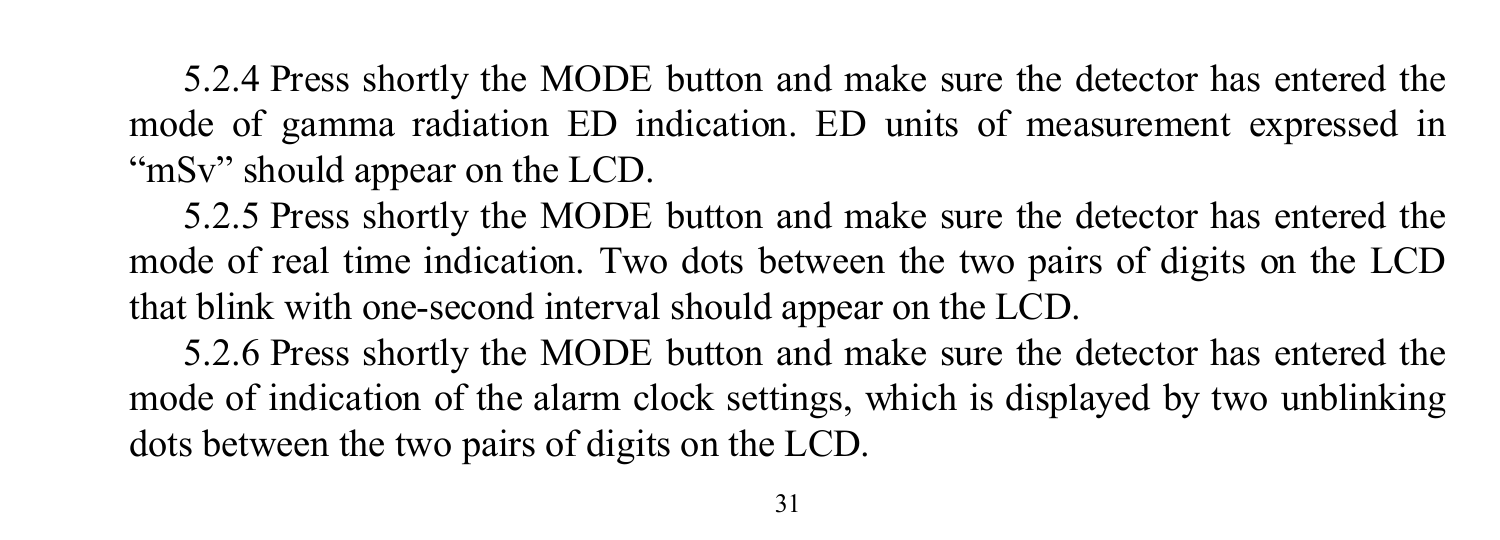5.2.7 Hold the MODE button pressed till extinction of the LCD to switch the detector off.

**Note.** The batteries should be replaced if the detector is switched on, and irrespective of the chosen mode, the batteries discharge is observed (blinking of all four segments of the battery symbol on the display, and periodic brief two tone audio signals).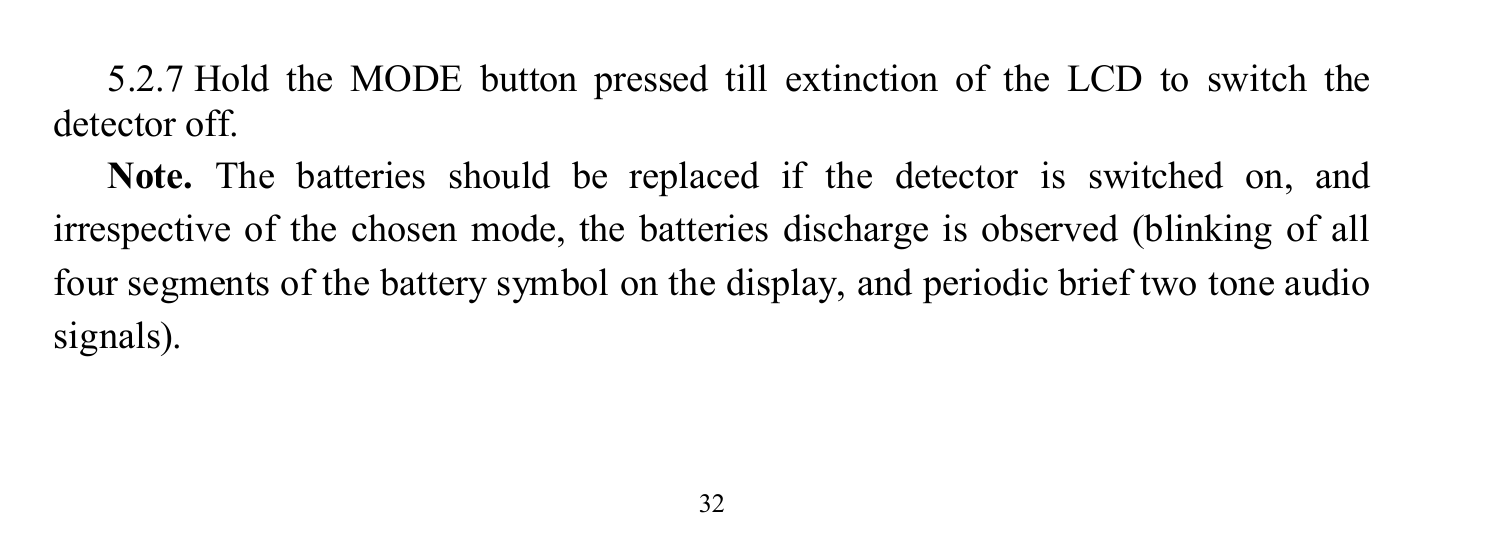## **5.3 List of possible troubles and troubleshooting**

5.3.1 The list of possible troubles and troubleshooting is presented in Table 5.2.

Table 5.2 – List of possible troubles and troubleshooting

| Trouble                   | Probable cause                                                                     | Troubleshooting                                  |
|---------------------------|------------------------------------------------------------------------------------|--------------------------------------------------|
| switch on after the       | 1 The detector does not 1 The batteries are discharged<br>2 No contact between the | 1 Replace the batteries<br>2 Restore the contact |
| MODE button is<br>pressed | batteries and the battery<br>compartment clamps                                    | between the batteries and<br>the clamps          |
|                           | 3 One of the batteries is out of<br>order                                          | 3 Replace the defected<br>battery                |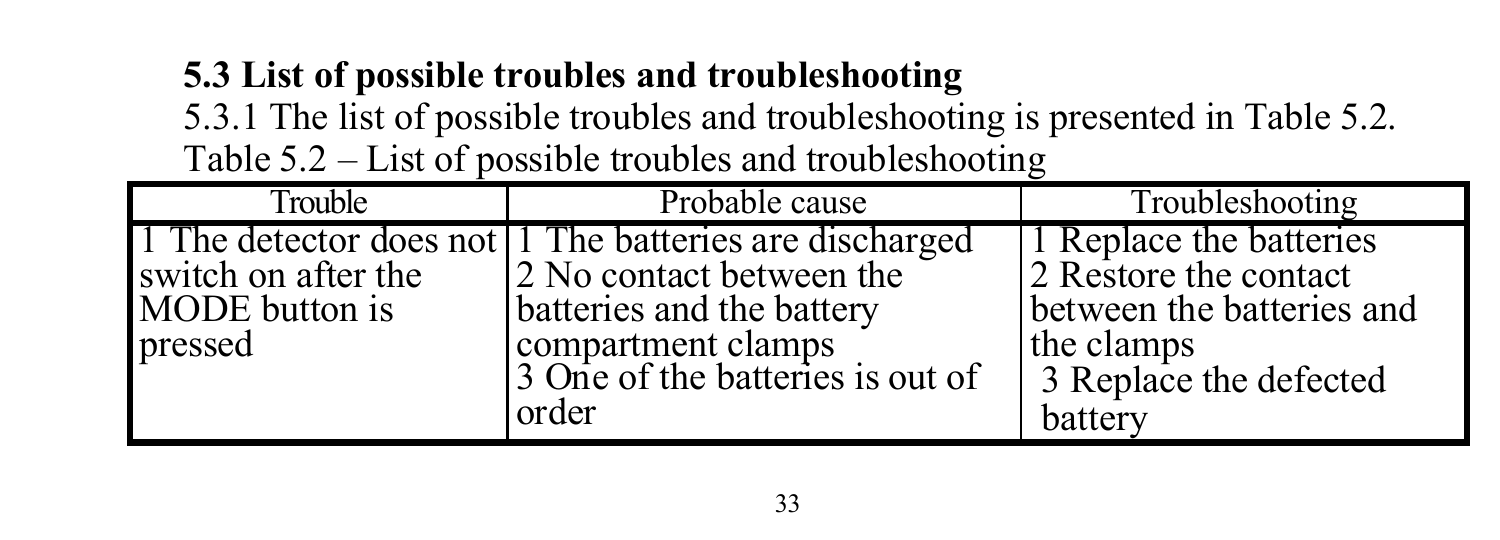| Trouble                 | Probable cause                | Troubleshooting          |
|-------------------------|-------------------------------|--------------------------|
| 2 Low battery symbol is | 1 Poor contact between the    | 1 Clean out the contacts |
| displayed after the     | batteries and the battery     | on the clamps and the    |
| batteries have been     | compartment clamps            | batteries                |
| replaced when the       | 2 One of the batteries is out | 2 Replace the defected   |
| detector is switched on | of order                      | battery                  |

5.3.2 At failure to eliminate the troubles presented in Table 5.2, or at detection of more complicated troubles, the detector should be sent for repair to the repair services or to the manufacturer (see Repair section).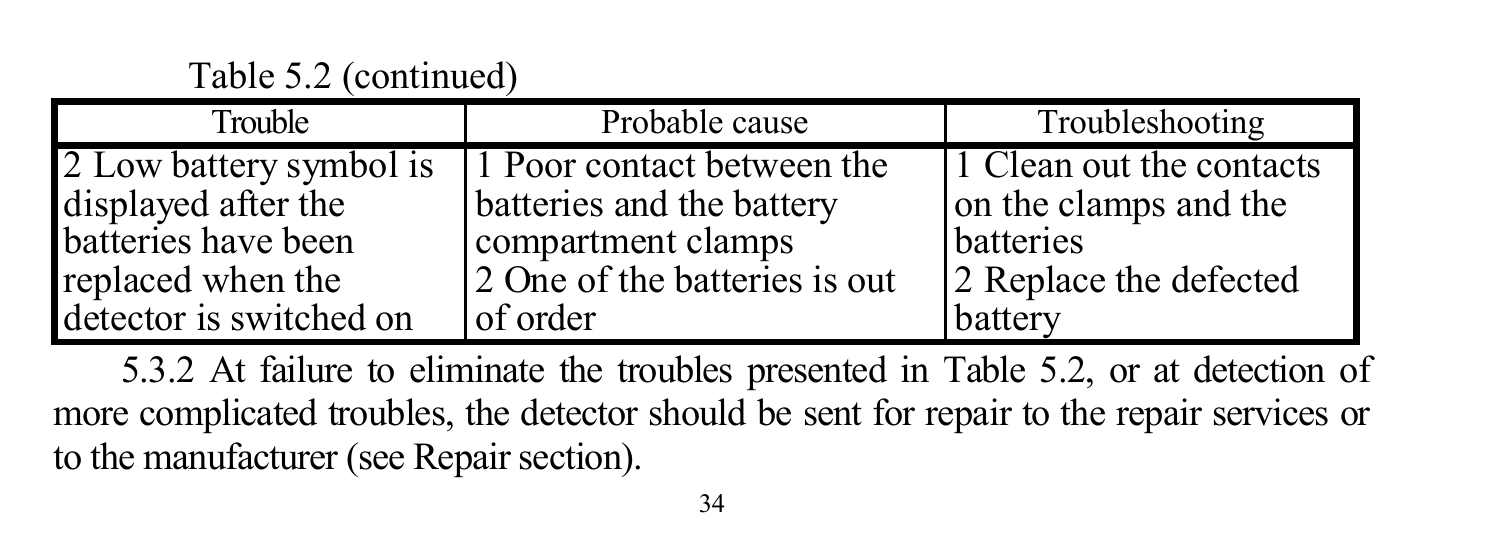### **6 Use of the detector**

# **6.1 Safety measures during use of the detector**

The detector contains no external parts exposed to voltages hazardous for life. Direct use of the detector is not dangerous for the service personnel, and is environmentally friendly.

A special protective jacket is used to prevent accidental contact with conductive parts. Ingress protection rating is IP30.

The detector belongs to fire safety equipment.

*Note. Caution! Do not open or charge the batteries!*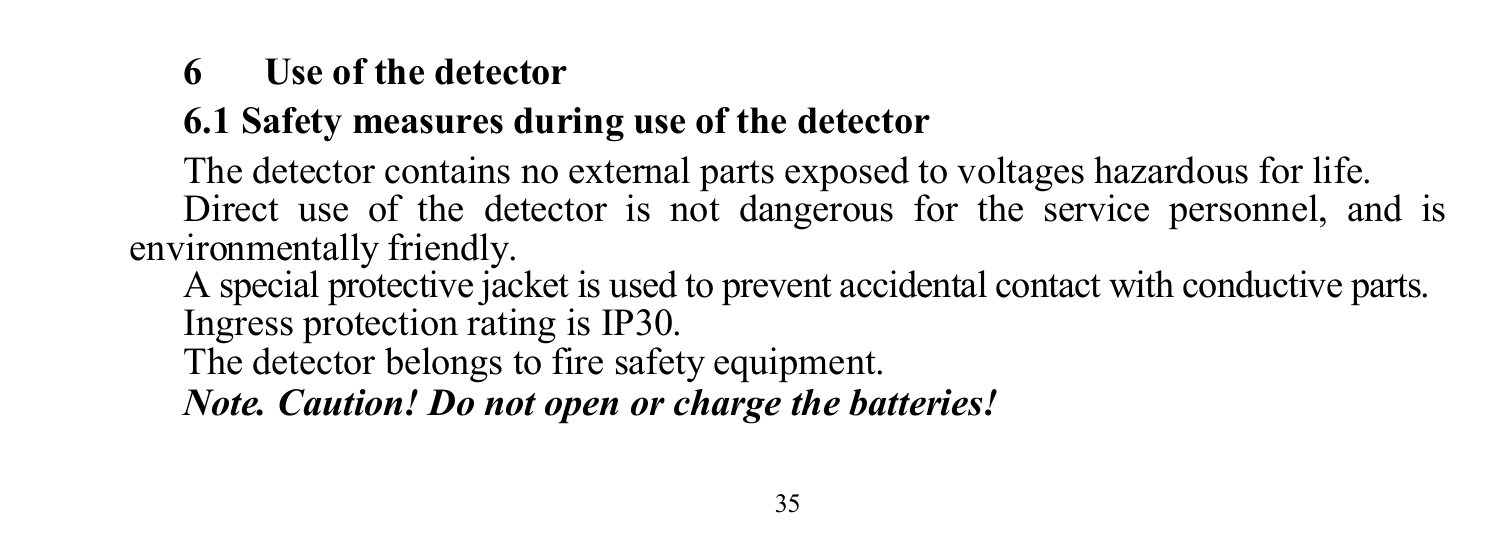# **6.2List of operating modes**

The detector uses the following indications and operates within the following modes:

- gamma radiation EDR measurement;

- programming of audio alarm threshold levels of gamma radiation EDR and switching on/off audio signaling of registered gamma quanta;

- indication of gamma radiation ED measured value;
- indication and correction of real time;

- indication and correction of the alarm clock settings, switching the alarm clock on/off.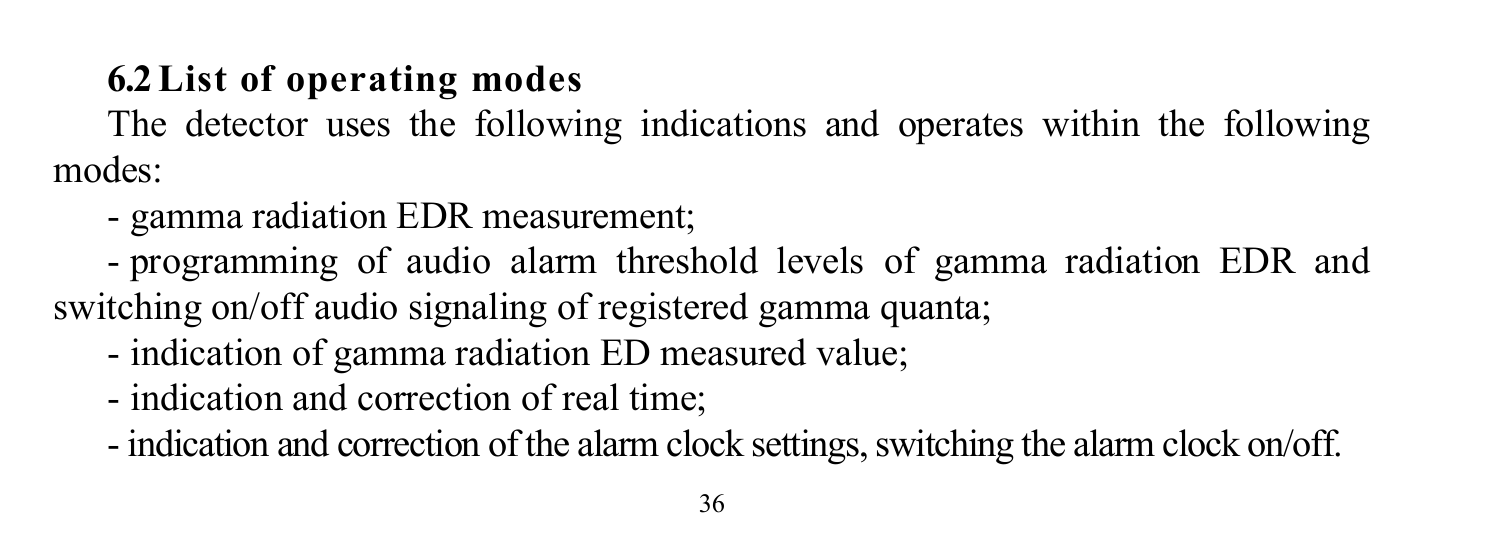### **6.3 Operation procedure of the detector**

*Dear user,*

*We remind you that the "EcotestVIP" personal radioactivity detector is simple and undemanding in use, and can be applied without special training. Simply turn it on and locate it in a place that best suits you to make the device perform its function – alert about dangerous levels of gamma radiation. Now the detector evaluates radiation background level in the automatic mode, and if the level increases it alerts you about danger with sound signals.*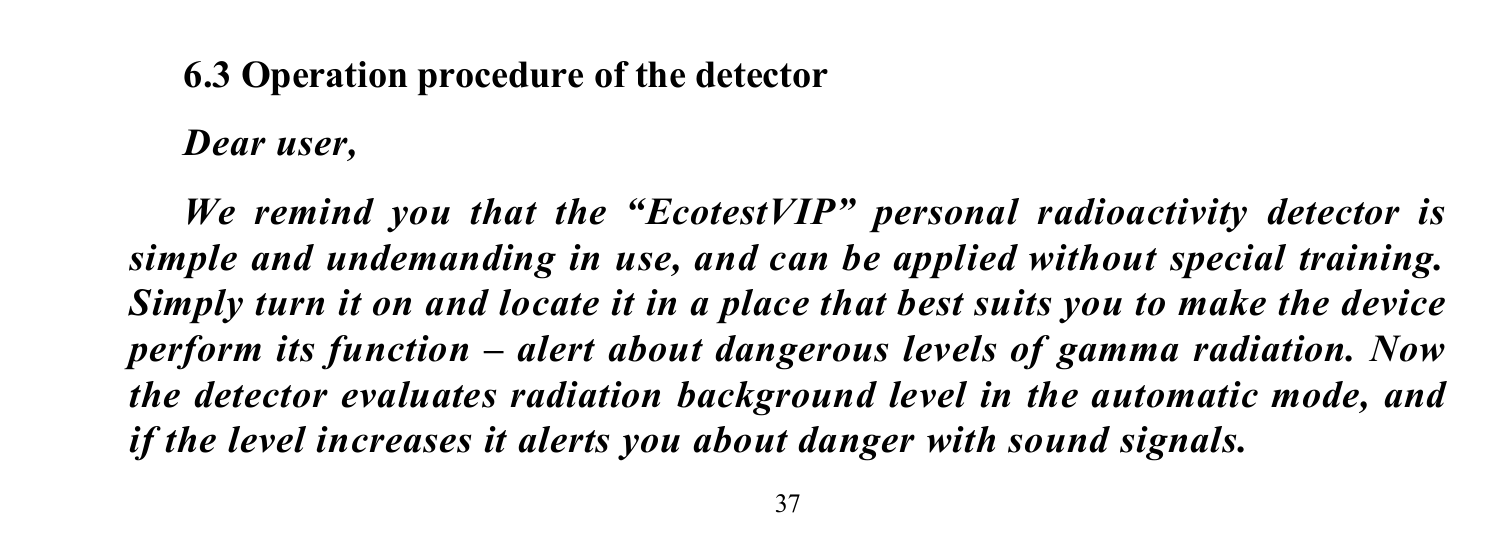*If the radiation background level is safe, the detector's LCD switches off in 5 minutes from the point the power is on, and the detector proceeds to the energy saving mode. It continues evaluating the background level of radiation and warns you at once if the radiation situation changes.* 

*For inquisitive users who are interested in more detailed information about the detector's operating modes and want to use all of its technical possibilities see the information below.*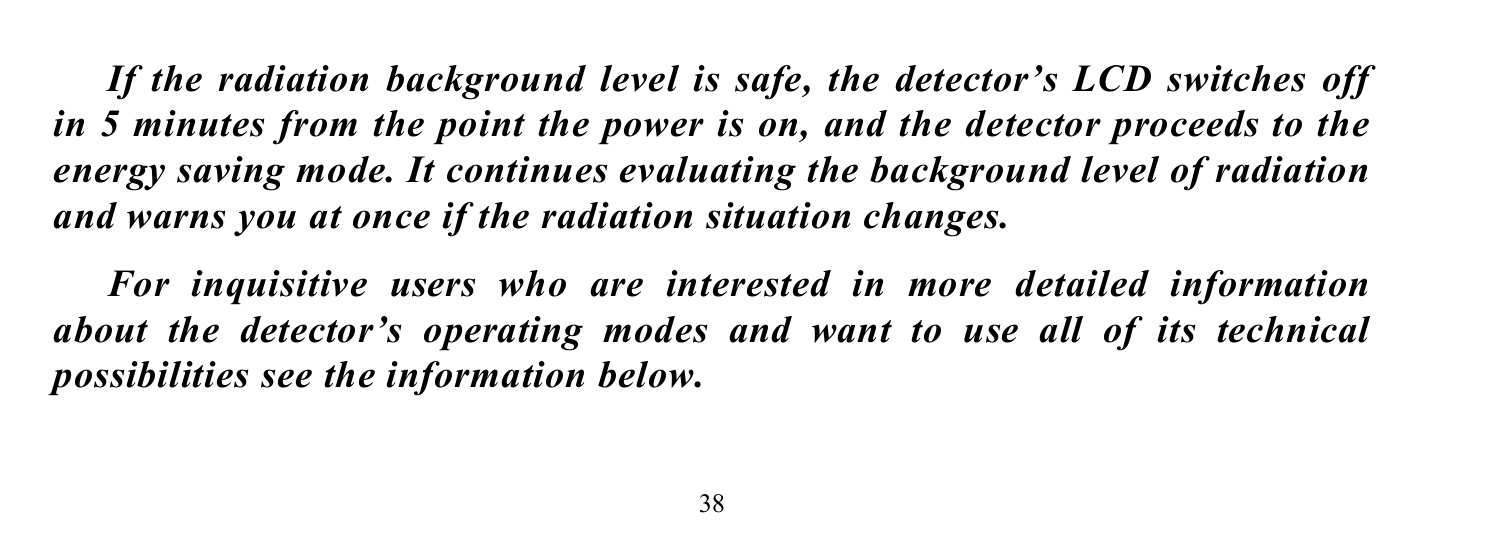### 6.3.1 **Switching the detector on/off**

Press shortly the MODE button to switch the detector on. The information displayed on the LCD shows that the detector is on.

Press the MODE button once again and hold it pressed until the LCD extincts to switch the detector off.

#### 6.3.2 **Measurement of gamma radiation EDR**

The mode of gamma radiation EDR measurement is entered automatically after the detector is switched on. The mode is indicated by the " $\mu$ Sv/h" symbol that appears on the LCD and short-term audio signals following the registered gamma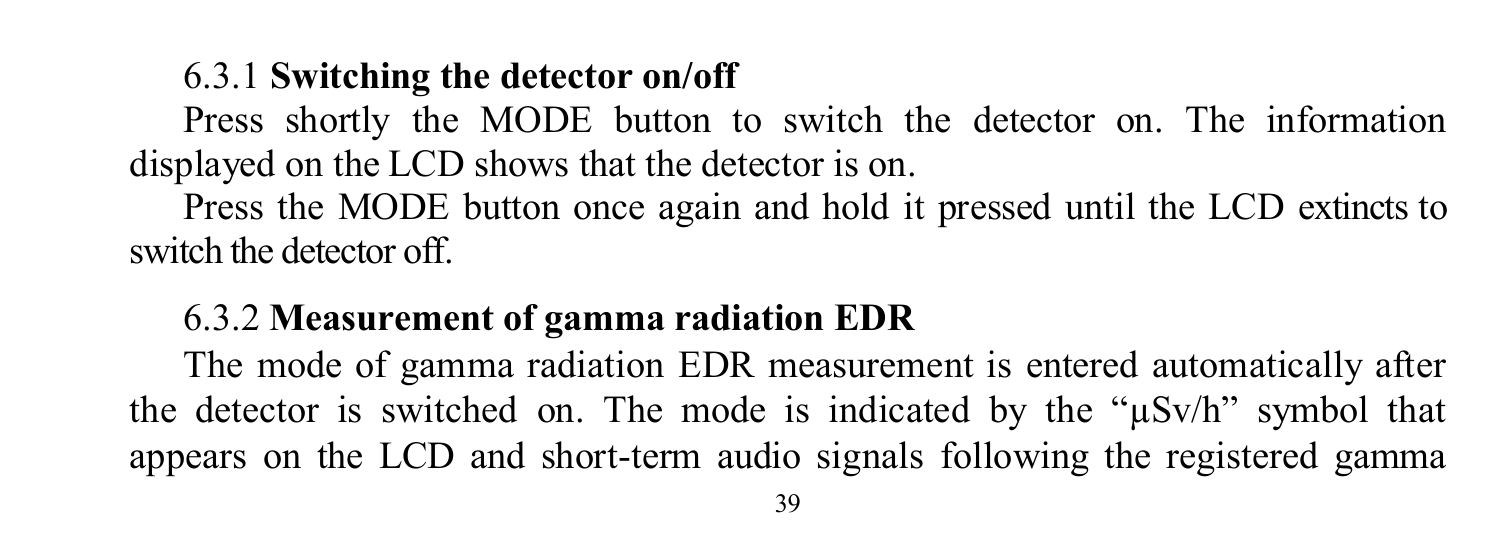quanta. The results of measurement will appear on the LCD during the first few seconds, enabling efficient evaluation of the radiation level. Since the detector provides constant averaging of measurement results, every next value update on the LCD is followed by a process of its averaging.

Therefore, it is possible to receive the readings approximately in a minute with a precision within the limits of rated error. The time needed to get a reliable result depends on the radiation intensity and will not exceed 100 seconds, as a rule, whereas the digits on the LCD will be blinking.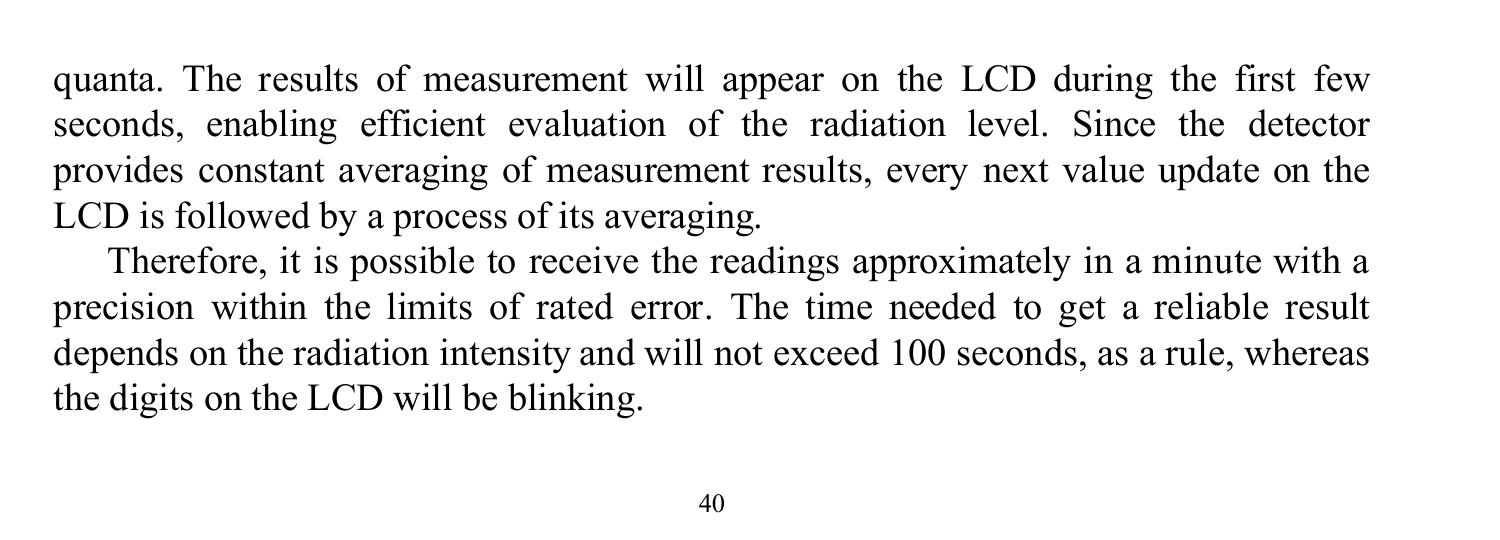To measure gamma radiation EDR, direct the detector with its main axis in parallel to the examined object.

Consider the arithmetic mean of five last measurements in 10 seconds after the beginning of measurement, or each single reading received after the LCD digits stopped blinking, provided that position of the detector towards the examined object was not changed, as gamma radiation EDR measurement results. Units of measurement are expressed in μSv/h.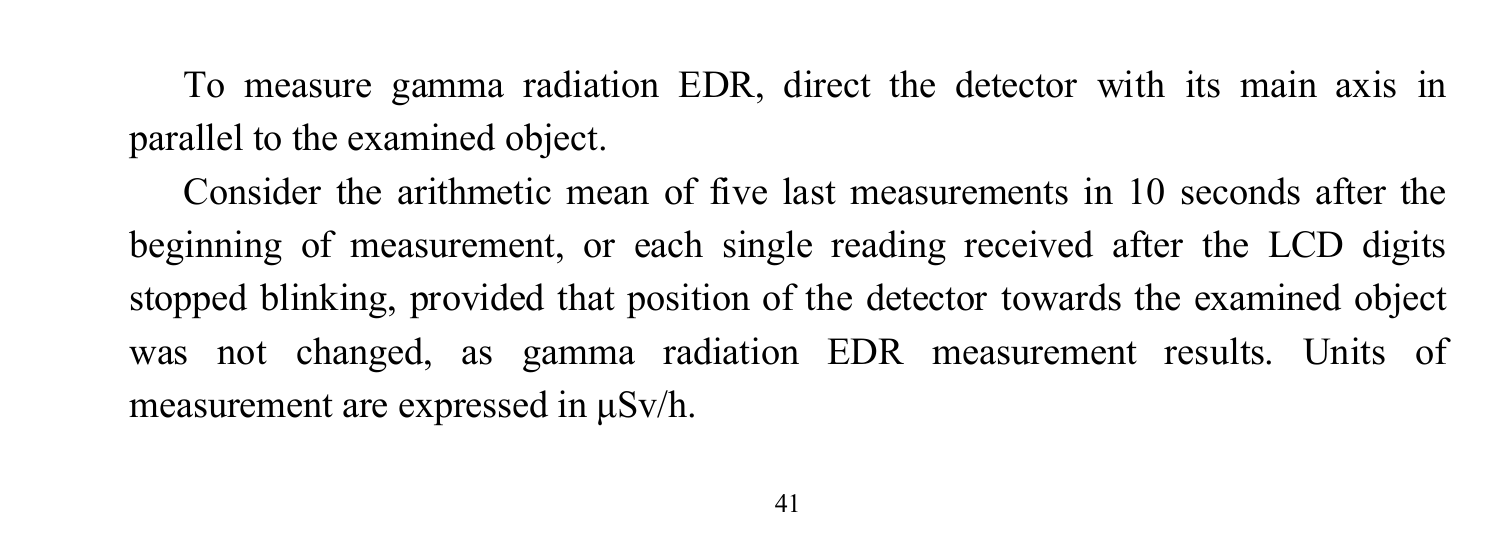Measurement of gamma radiation EDR and comparison of the results with the programmed audio alarm threshold level is performed continually and irrespective of the chosen mode of indication and operation from the moment the detector is on. **Note 1**. The process of data averaging can be stopped forcibly to provide effective evaluation of the radiation level. To do this, change the object of examination and press shortly the THRESHOLD button. Rough evaluation of gamma background level of every new object may be performed within 10 seconds.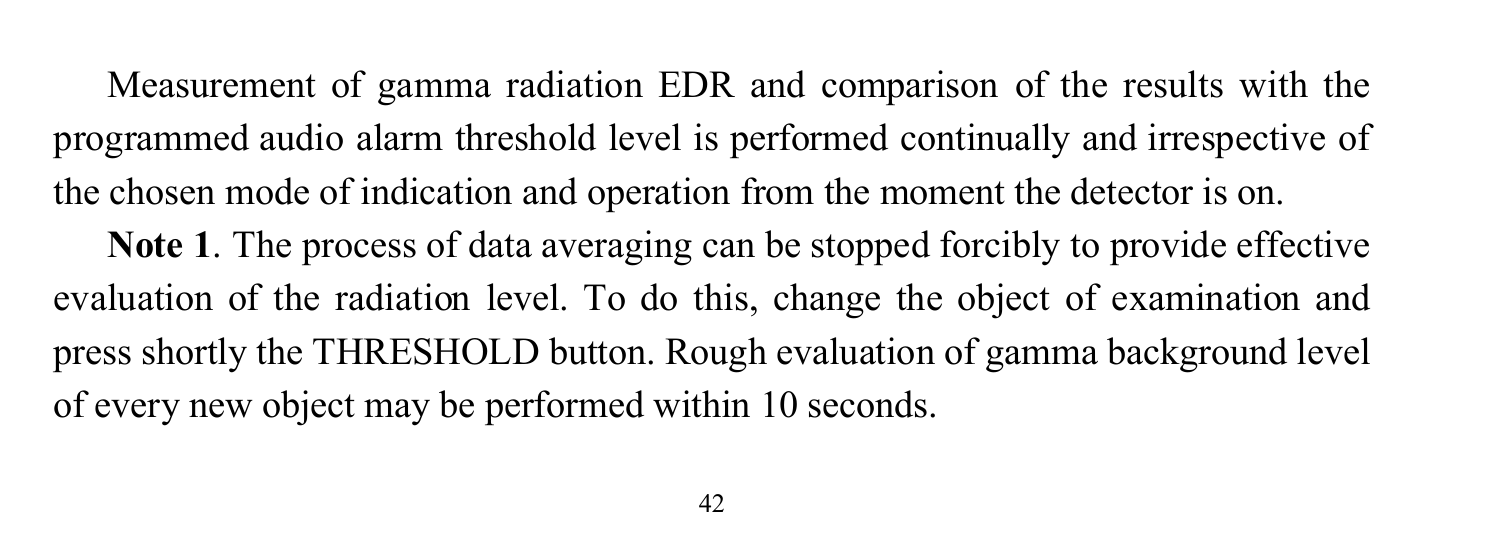**Note 2**. The detector automatically switches off the LCD and audio signaling of registered gamma quanta to preserve battery energy. The LCD turns off in 5 minutes after the last pressing of any control button if the EDR value does not exceed the preset threshold level, and the alarm clock does not go off. The digital LCD and audio signaling of registered gamma quanta turn on immediately after pressing any control button or at audio alarming (of the threshold device or the alarm clock).

*Remember to turn off the power supply after you finished working with the detector, since the switched off indication does not mean the detector is off!*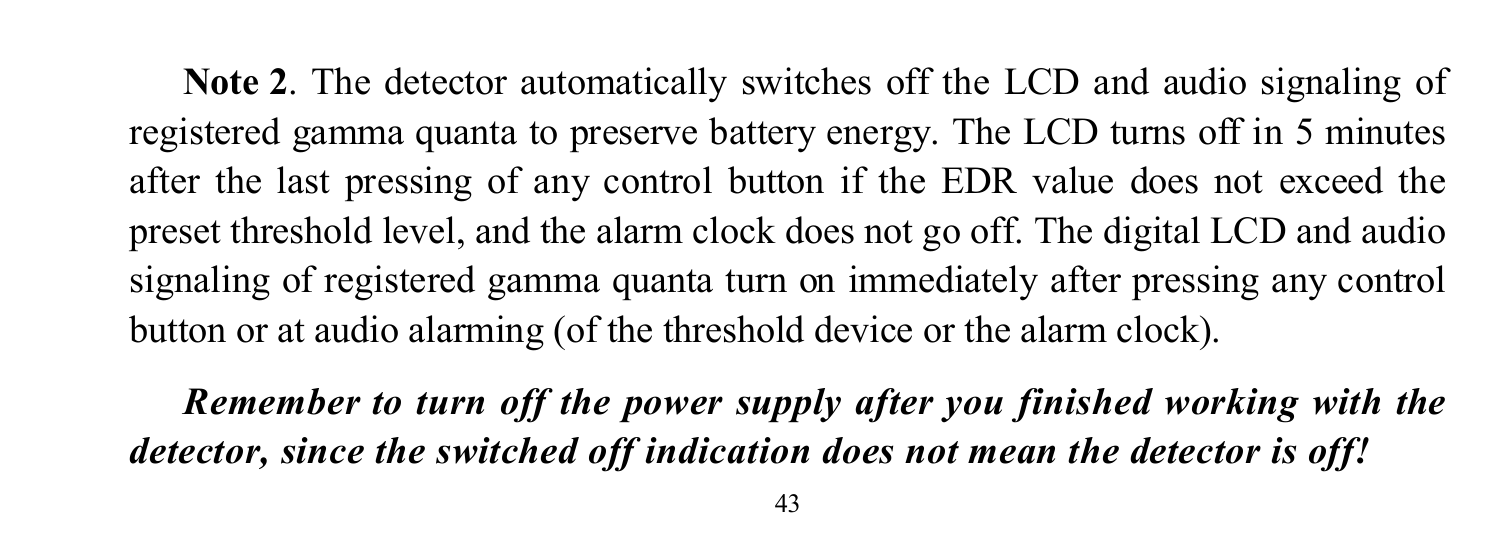# 6.3.3 **Programming of audio alarm threshold levels of gamma radiation EDR and switching on/off audio signaling of registered gamma quanta**

The EDR threshold level value of 0.30  $\mu$ Sv/h, which is the maximum permissible level for premises in compliance with the regulatory documents of Ukraine, is set automatically when the detector is switched on.

Programming (change) of audio alarm threshold levels of EDR is performed in the mode of gamma radiation EDR measurement, if necessary.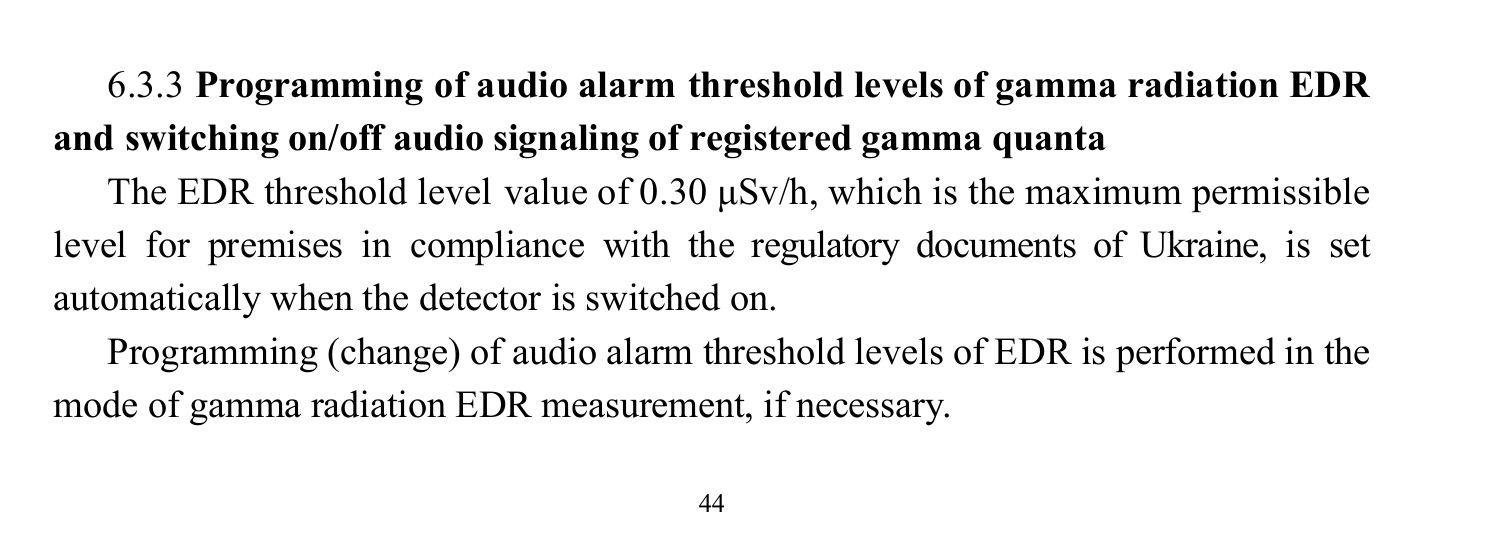To start programming, press and hold the THRESHOLD button. The low-order digit should start blinking on the digital LCD.

Successive short presses and releases of the THRESHOLD button set the necessary value of the low-order digit. Press shortly the MODE button to program the next digit, which will start blinking at that. Other digits are programmed likewise. To fix a new value of the threshold level, set all digits of the LCD by pressing the MODE button, even if the values of the high-order digits are not changed.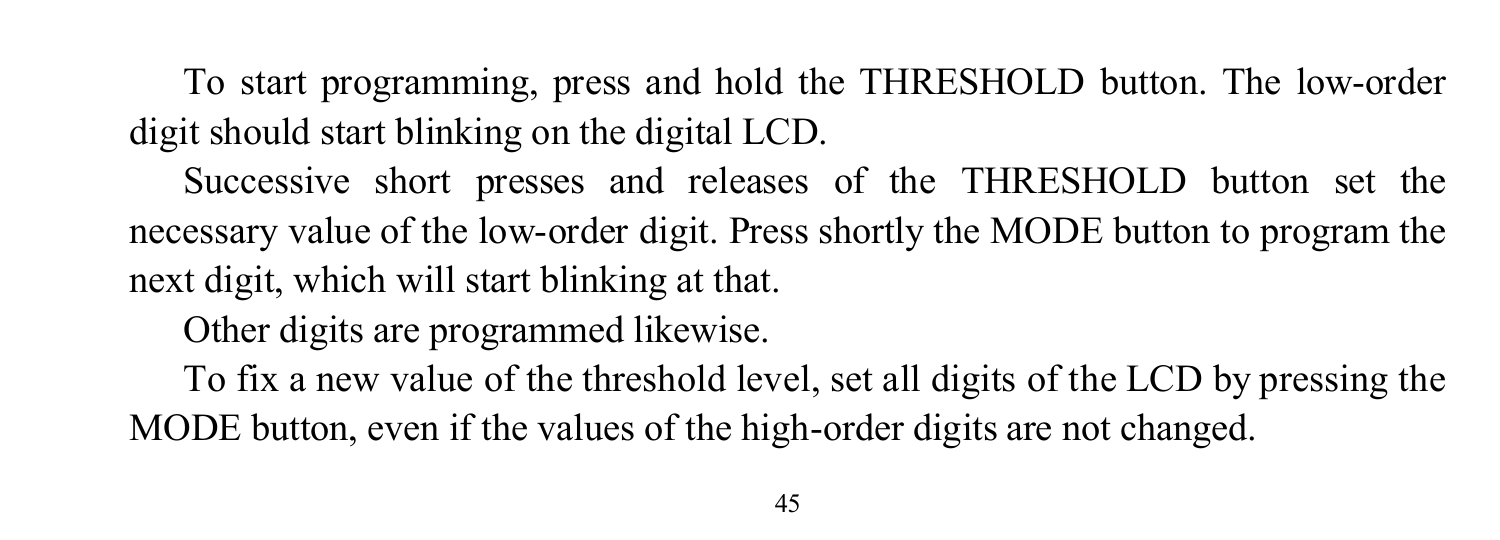Press shortly the MODE button after you have programmed the last digit. A blinking sound symbol ")))" should appear on the digital LCD. Press shortly the THRESHOLD button to switch off audio signaling of registered gamma quanta. The sound symbol disappears at that. Press the THRESHOLD button once again to enable audio signaling of registered gamma quanta; the sound symbol appears on the LCD. Next short press of the MODE button fixes a new value of the threshold level and the status of audio signaling system of registered gamma quanta. Fourfold extinction of the LCD indicates that new settings have been fixed.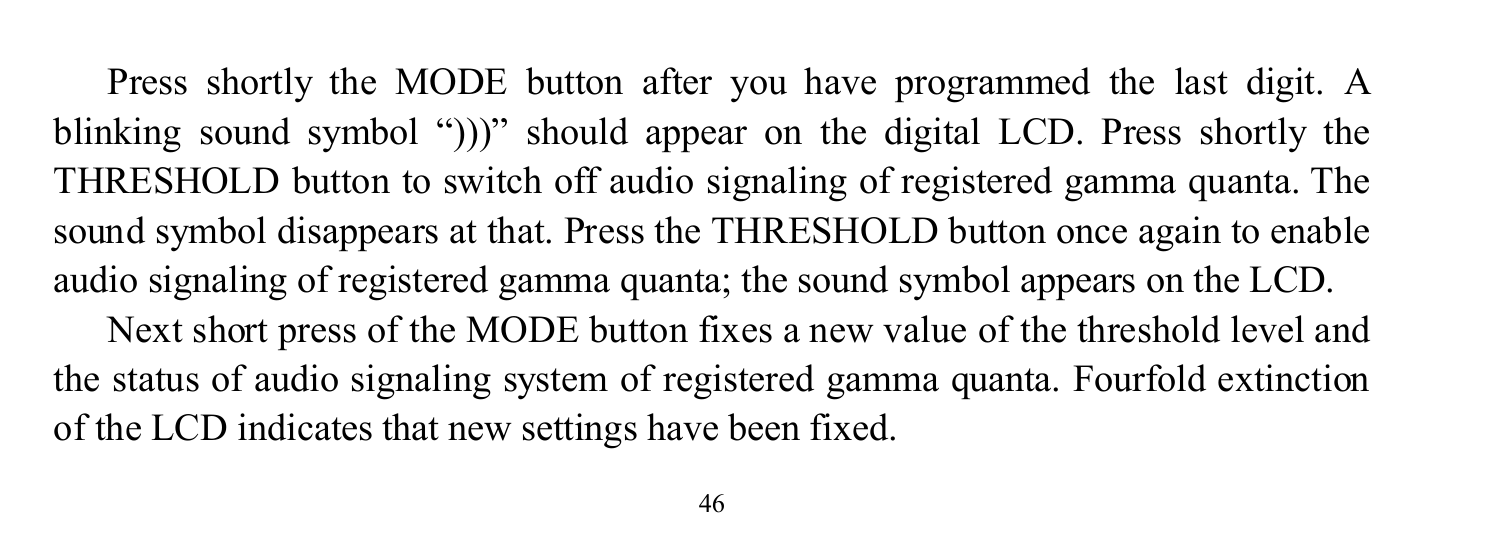To check the value of the fixed EDR threshold level, press the THRESHOLD button and hold it pressed for not longer than 2 seconds after the threshold level value appears.

If the THRESHOLD button is pressed for more than two seconds, the low-order digit starts blinking, indicating that a new threshold level value can be programmed. A two-tone audio signal indicates that the programmed EDR threshold level has been exceeded.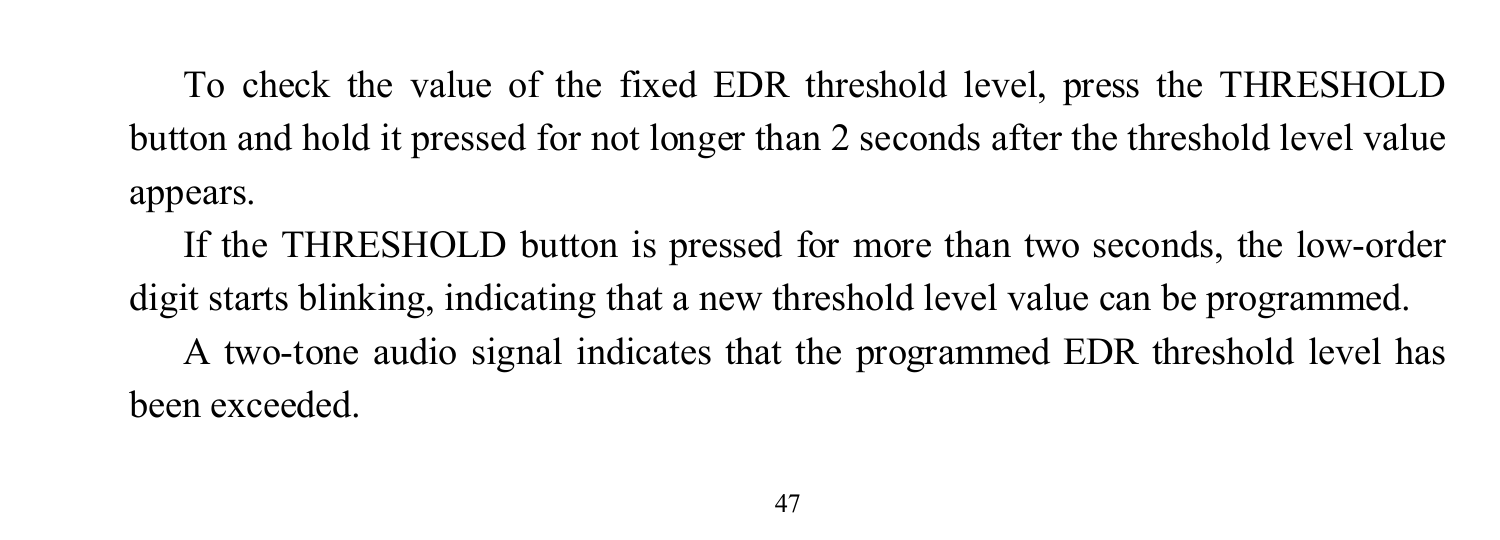**Note 1**. Audio signaling of registered gamma quanta is switched on automatically along with the detector. Extinction of the digital LCD automatically switches off audio signaling of registered gamma quanta.

**Note 2**. Audio alarm of exceeded programmed EDR threshold level is independent of the status of audio signaling system of registered gamma quanta.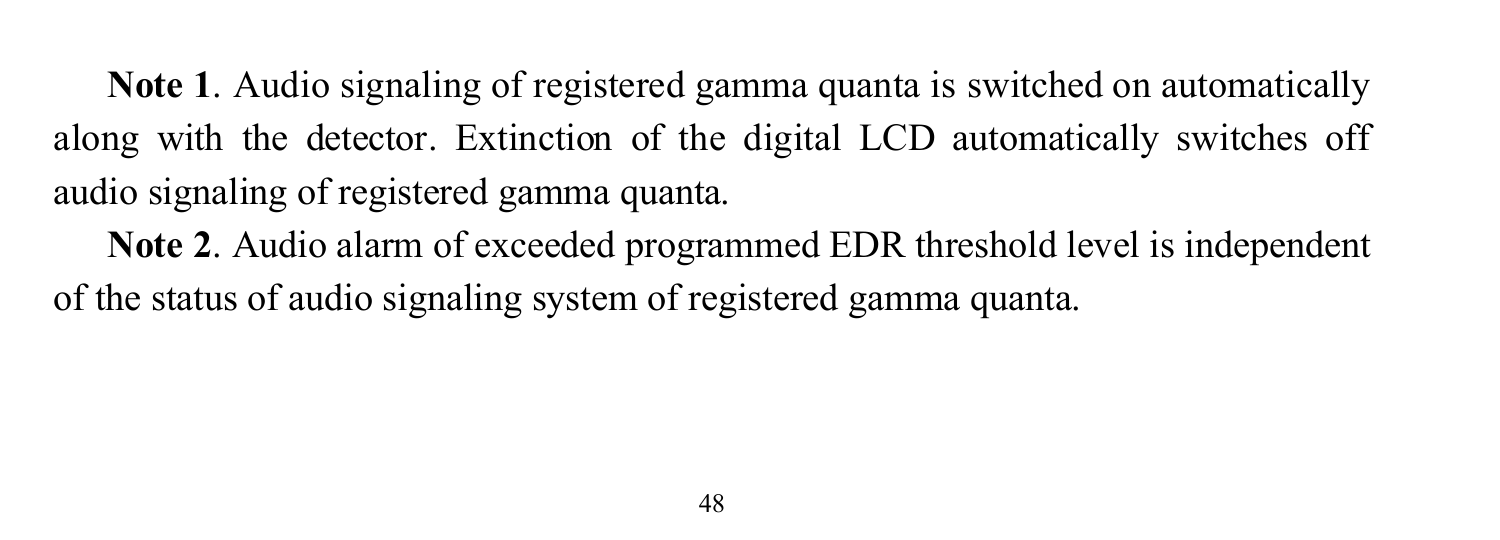### 6.3.4 **Indication of gamma radiation ED measurement value**

Press shortly the MODE button to enter the mode of ED measurement value indication. This mode follows the mode of gamma radiation EDR measurement (switched on automatically along with the detector). A "mSv" symbol that appears on the LCD indicates you have entered the appropriate mode. The measurement units of gamma radiation ED are expressed in mSv. A comma after the first left digit will appear on the LCD when the detector is switched on. The comma will automatically shift to the right until full completion of the ED scale of the detector as the gamma radiation ED value increases.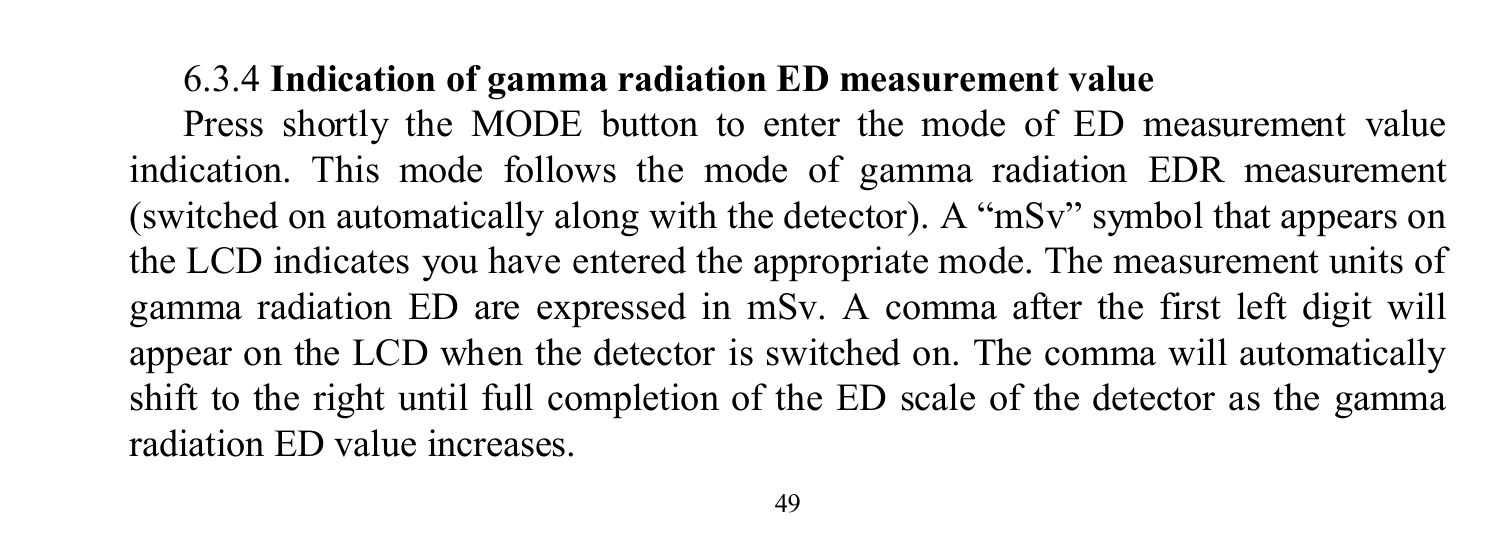**Note**. Under natural background gamma radiation (c 0.1  $\mu$ Sv/h) a change by one low-order digit of the ED scale will take place approximately in 10 hours, and the LCD will display the result of " $0.001$ " mSv equal to 1.0  $\mu$ Sv.

### 6.3.5 **Indication and correction of real time**

Press shortly the MODE button to initiate the mode of real time indication. This mode follows the mode of indication of gamma radiation ED measurement value. It is indicated by a one-second blinking double point between the two pairs of the LCD digits.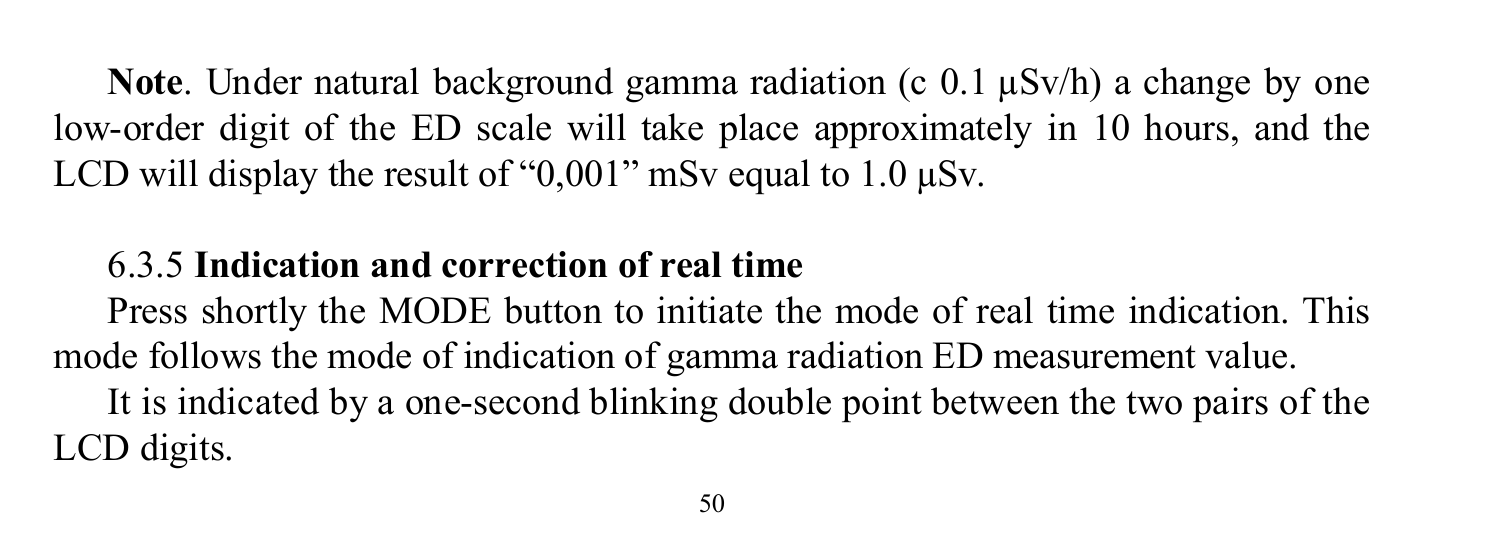The digits from the right to the left show the following: the first digit indicates minutes; the second one - tens of minutes; the third one - hours; the fourth one - tens of hours.

Press the THRESHOLD button and hold it pressed until two digits to the right from double point start blinking to correct the value of real time, and then release the button. The proper values of units and tens of minutes are fixed by further pressing and holding the THRESHOLD button. Press shortly the THRESHOLD button to correct the value of minutes. Each pressing will change the value per unit. Press shortly the MODE button to correct the value of hours. Two digits on the left of double point start blinking at that. The hour value correction is performed likewise. Press shortly the MODE button once again to exit the mode of real time correction.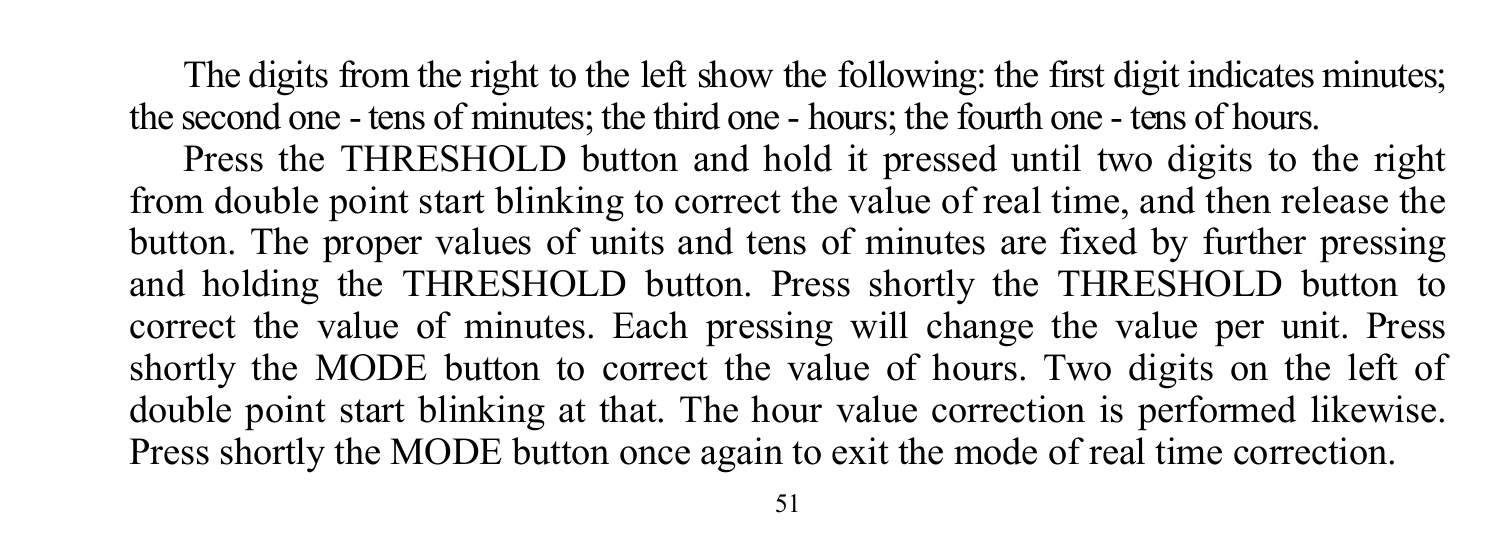6.3.6 **Indication and correction of alarm clock settings, switching alarm clock on/off** Press shortly the MODE button to initiate the mode of indication of the alarm clock time. This mode follows the mode of real time indication. A non-blinking double point between the two pairs of digits on the LCD indicates you have entered the appropriate mode.

Press the THRESHOLD button and hold it pressed until two digits to the right from double point start blinking to correct the alarm clock setting and to switch it on/off. Then release the button. The proper values of units and tens of minutes are fixed by further pressing and holding the THRESHOLD button. Press shortly the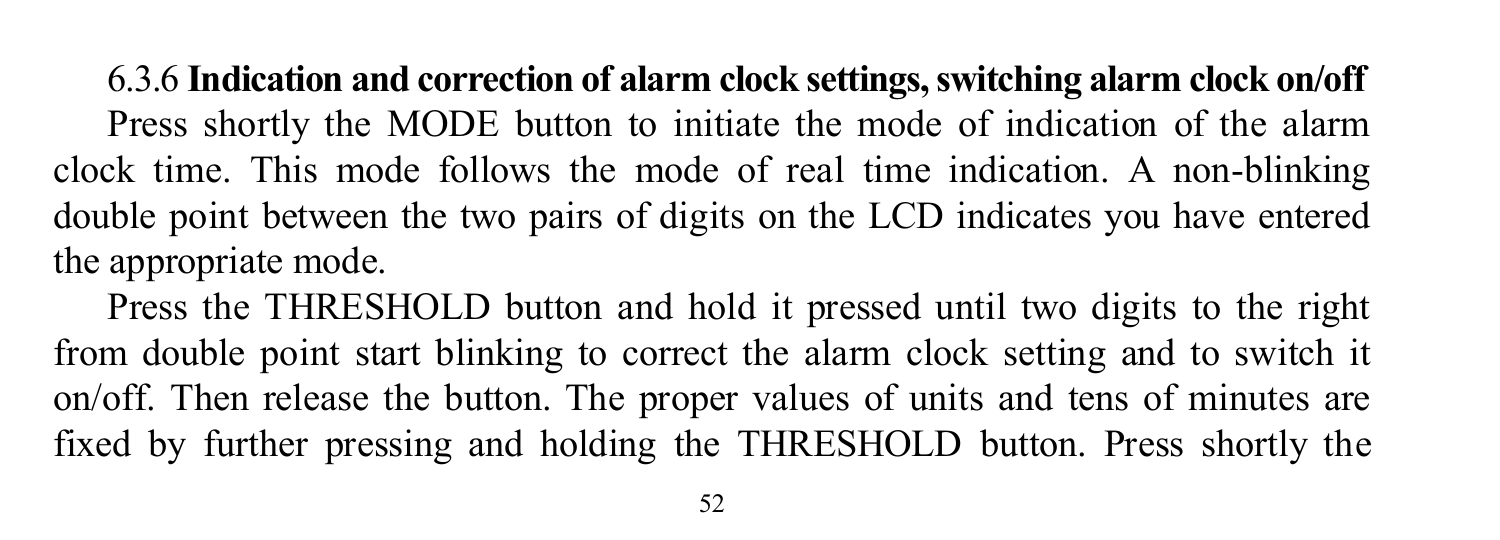THRESHOLD button to correct the value of minutes. Each pressing will change the value per unit. Press shortly the MODE button to correct the value of hours. Two digits on the left of double point start blinking at that. The hour value correction is performed likewise.

Press shortly the MODE button to switch the alarm clock on/off after correction of hour values of the alarm clock. A blinking sound symbol "))" should appear on the LCD. Press shortly the THRESHOLD button to switch the alarm clock off, the sound symbol should extinct. To switch the alarm clock on, press the THRESHOLD button once again. The sound symbol appears at that on the digital LCD.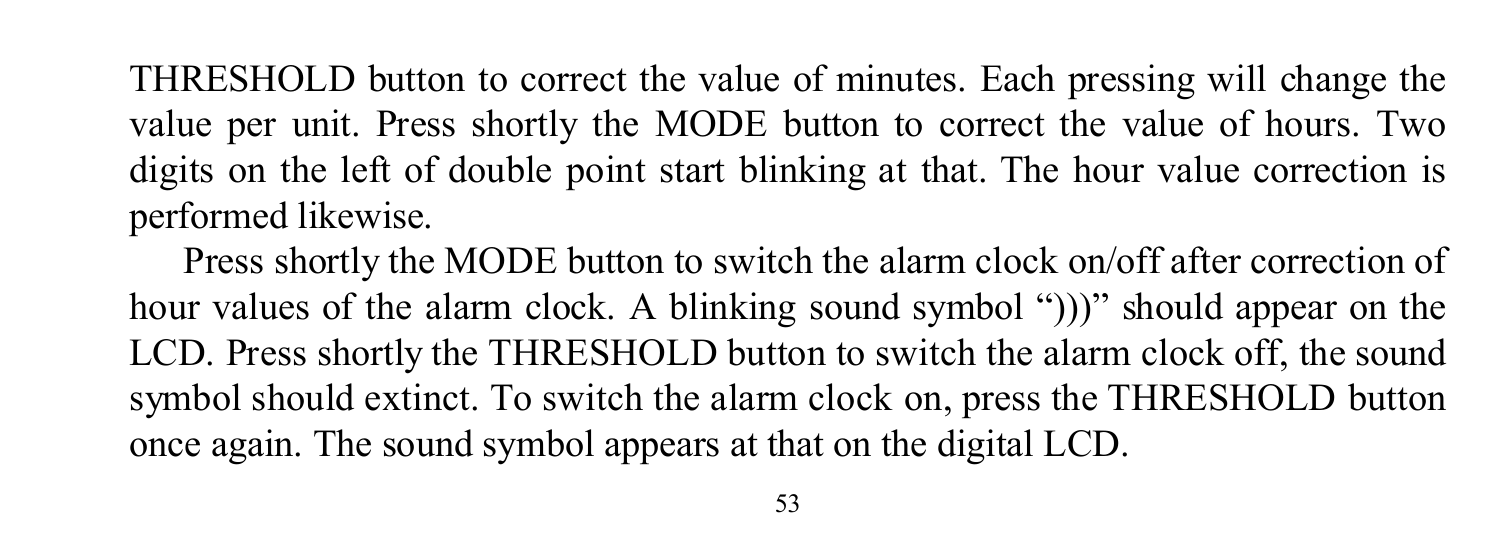Next short presses of the MODE button fix the alarm clock settings. If the alarm clock is on, the sound symbol will be displayed on the LCD irrespective of the chosen operating mode.

**Note.** The alarm clock will continue to work even after the power supply of the detector is off (provided that the batteries are inserted). The detector will automatically enter the mode of real time indication when the alarm clock goes off. Press any control button to switch off audio signal of the alarm clock. Otherwise, audio signal will be disabled automatically in a minute after the alarm clock rings.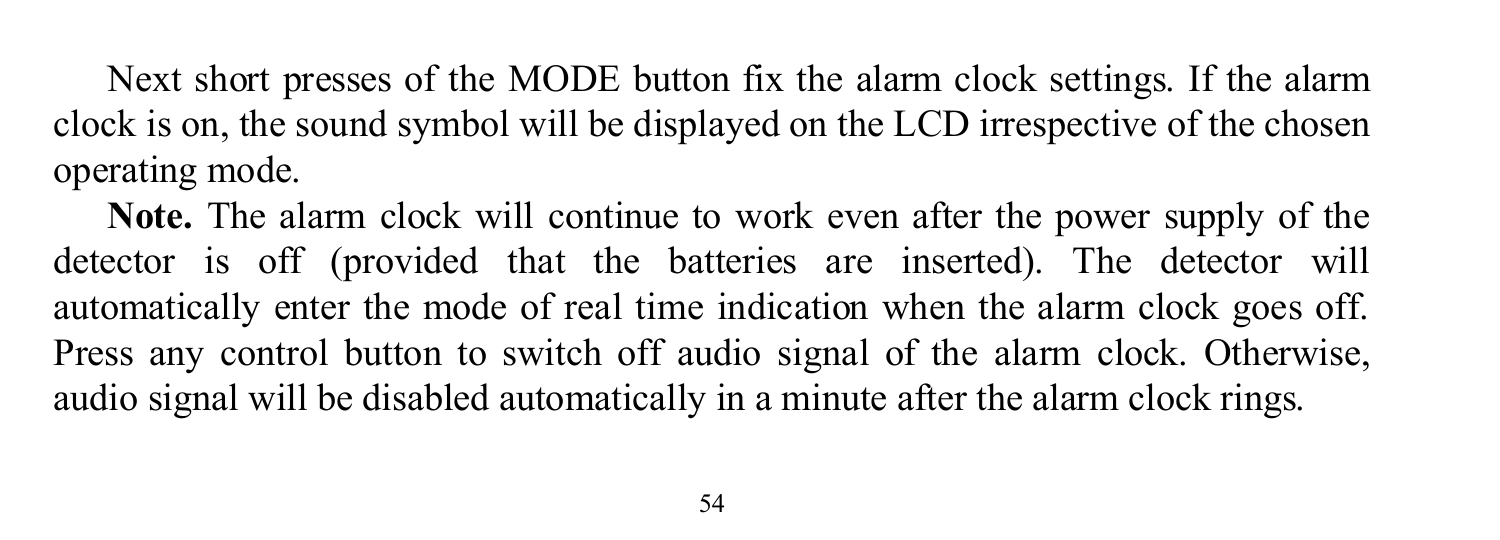### **7 Technical maintenance**

# 7.1 **General guidelines**

- Technical maintenance includes the following operations:
- external examination;
- operability check of the detector;
- power supply switch off.
- 7.1.1 **Safety measures**

Safety measures during technical maintenance fully comply with safety measures stated in item 6.1 of the present OM.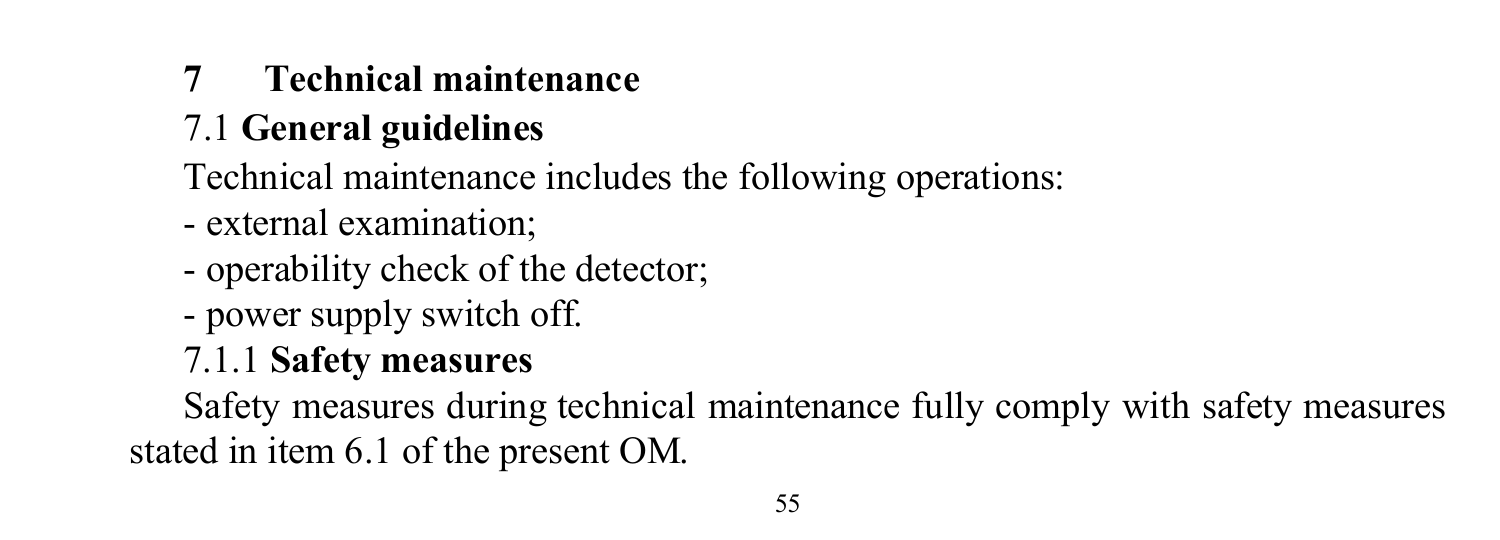### 7.1.2 **External examination**

External examination of the detector should be performed in the following order: а) check the technical condition of surface, inspect for integrity of seal, absence of scratches, traces of corrosion, surface damages of the detector;

b) check the condition of clamps in the battery compartment.

### 7.1.3 **Operability check of the detector**

Operability check of the detector is performed according to item 5.2 of the present OM.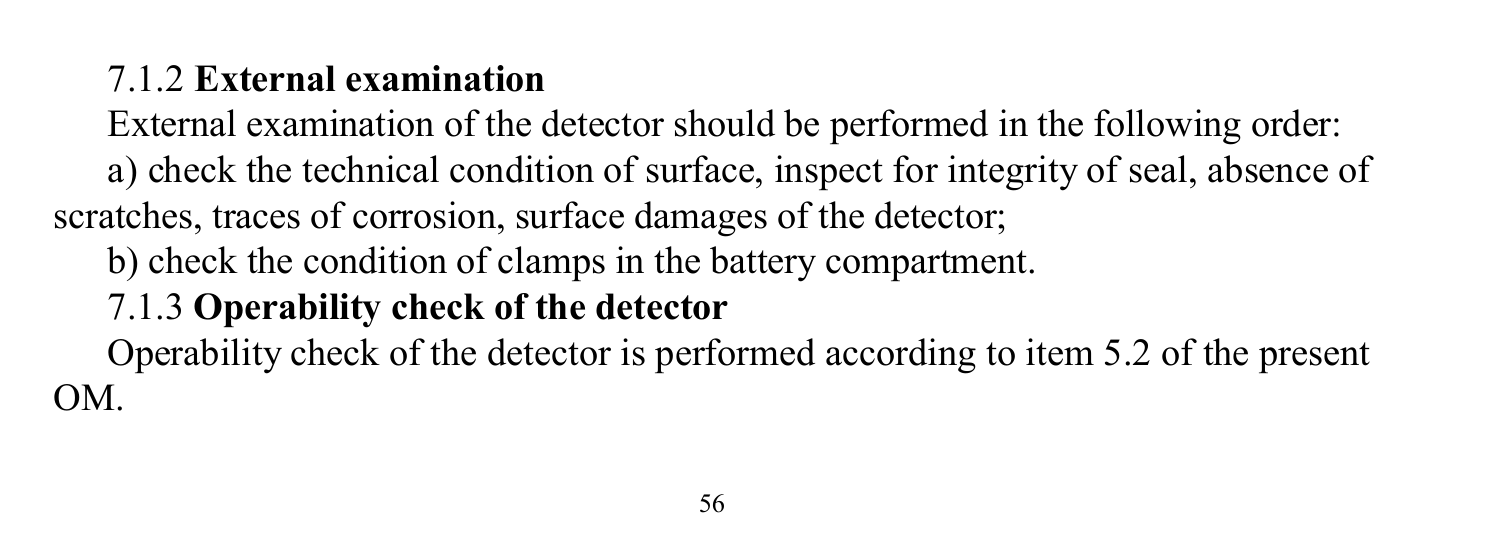# 7.1.4 **Power supply switch off**

Power supply should be switched off each time the detector is not in use for a long time. Do the following:

- switch the detector off;
- open the lid of the battery compartment;
- remove the batteries;

- examine the battery compartment, check the contact clamps accuracy, clean the battery compartment from contamination and contact clamps from oxides;

- make sure there is no humidity, no salt spots on the surface of the batteries, and no damages of the insulated coating.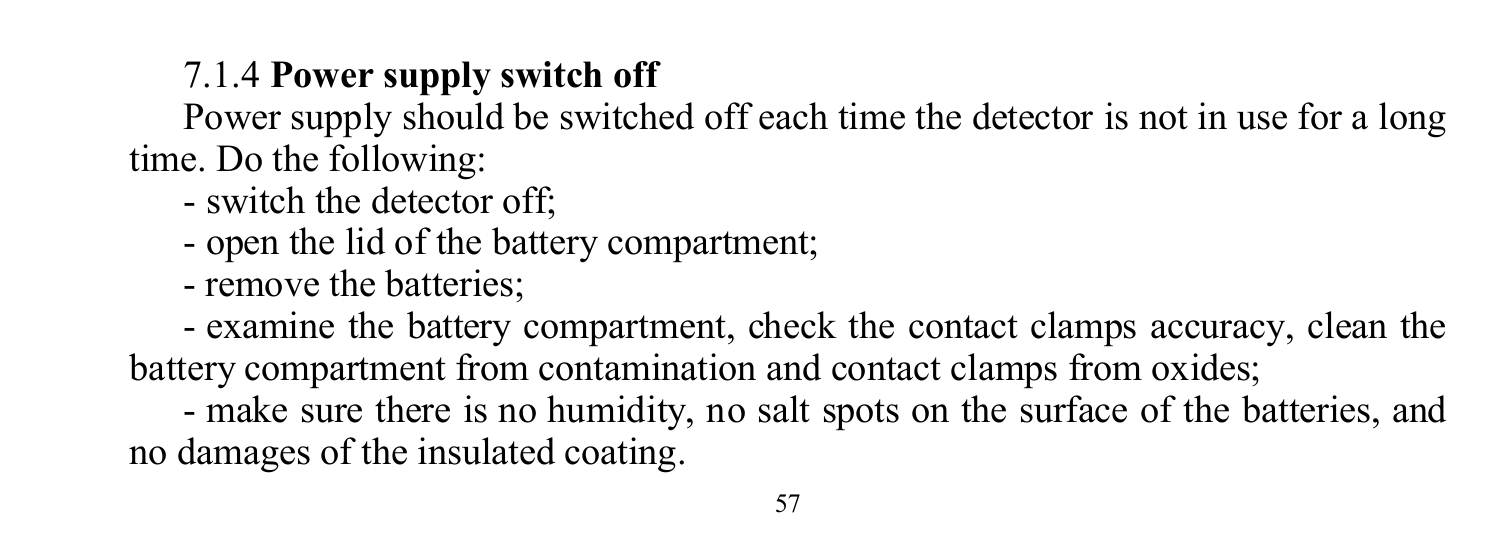### **8 Certificate of acceptance**

The "EcotestVIP" personal radioactivity detector of BICT.412129.020-02 type with  $\frac{1}{2}$  serial number meets the TV V 33.2-22362867-024-2010 technical requirements, is calibrated and accepted for use.

Manufacture date

Stamp here  $QCD$  representative:

(signature)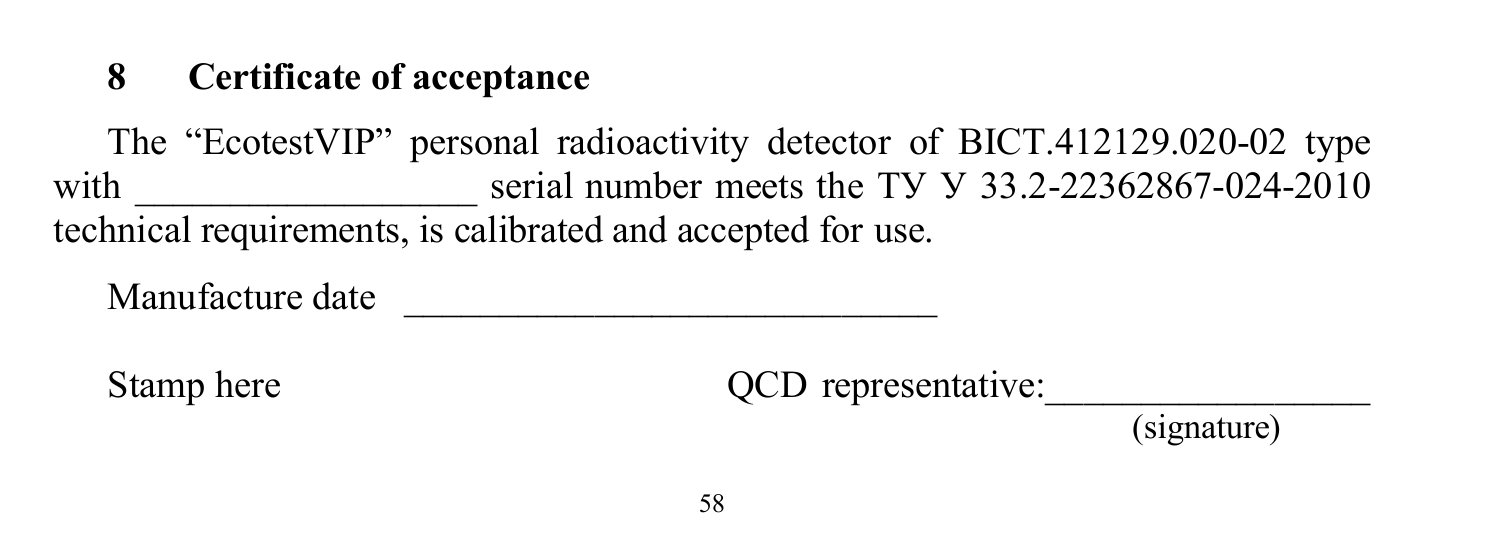### **9 Packing certificate**

The "EcotestVIP" personal radioactivity detector of BICT.412129.020-02 type with serial number is packed by the Private Enterprise "SPPE "Sparing-Vist Center" in accordance with the requirements specified in ТУ У 33.2-22362867-024-2010.

Date of packing

Stamp here Packed by

(signature)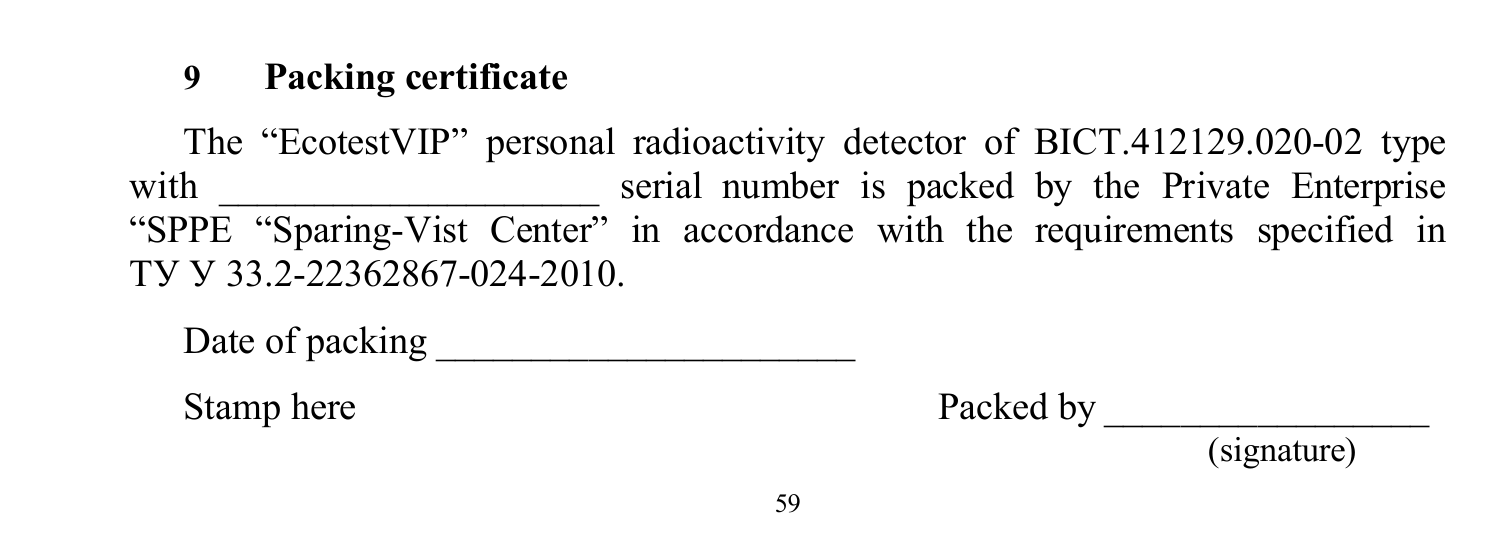### **10 Warranty**

10.1 The warranty period of the detector use shall terminate and be of no further effect in not less than 18 months after the date of putting it into operation, or after the end of the storage period.

10.2 The warranty period of storage of the detector is 6 months after its manufacture date.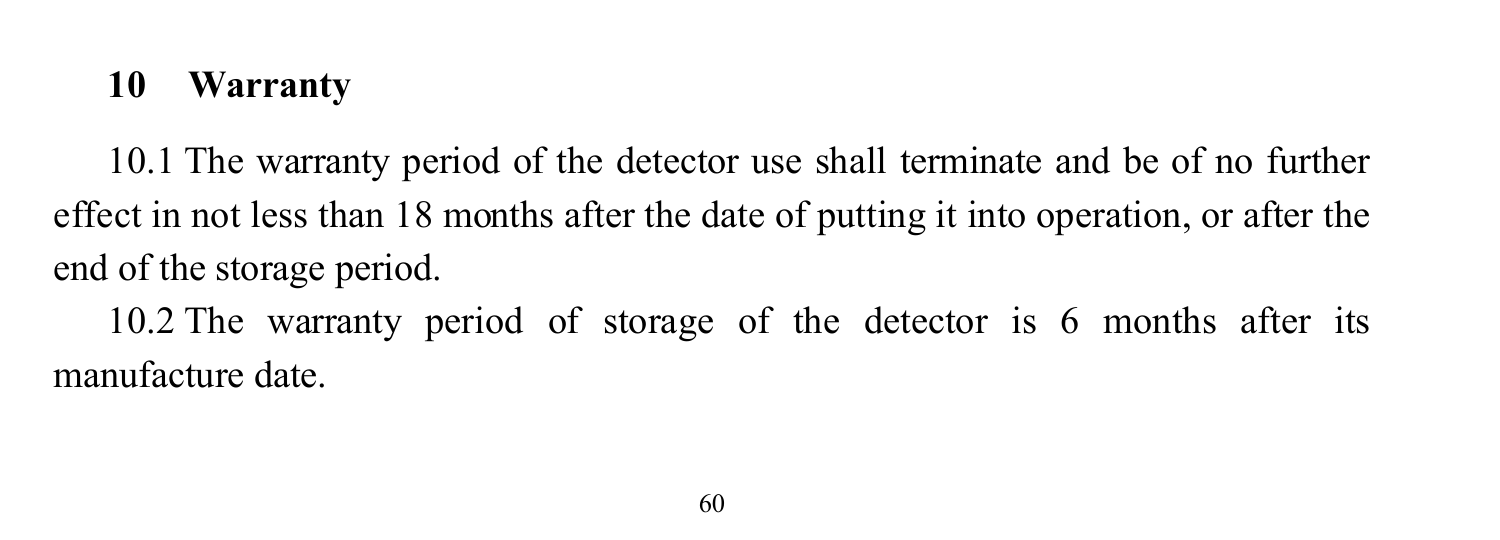10.3 Free of charge repair or replacement during the warranty period of use is performed by the producer enterprise provided that:

- 10.3.1 The customer observed the guidelines on its use, shipping and storage. 10.3.2 The customer encloses a warranty certificate filled out accurately and clearly.
	- 10.3.3 The customer encloses the failed detector.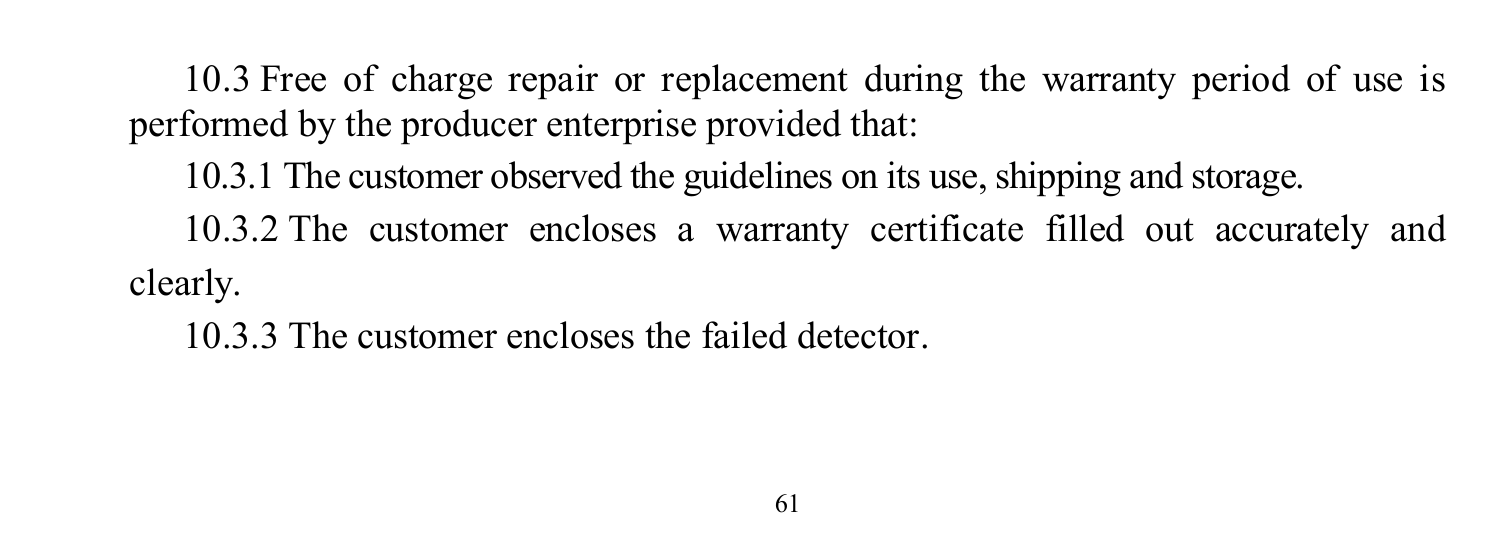10.4 If the defect (according to the claim) is eliminated, the warranty period is prolonged for the time when the detector was not used because of the detected defects.

10.5 The batteries failure is not a reason for claim, after their warranty period is finished.

10.6 Warranty is void in case of: 10.6.1 Any mechanical damage; 10.6.2 Damage caused by natural disaster;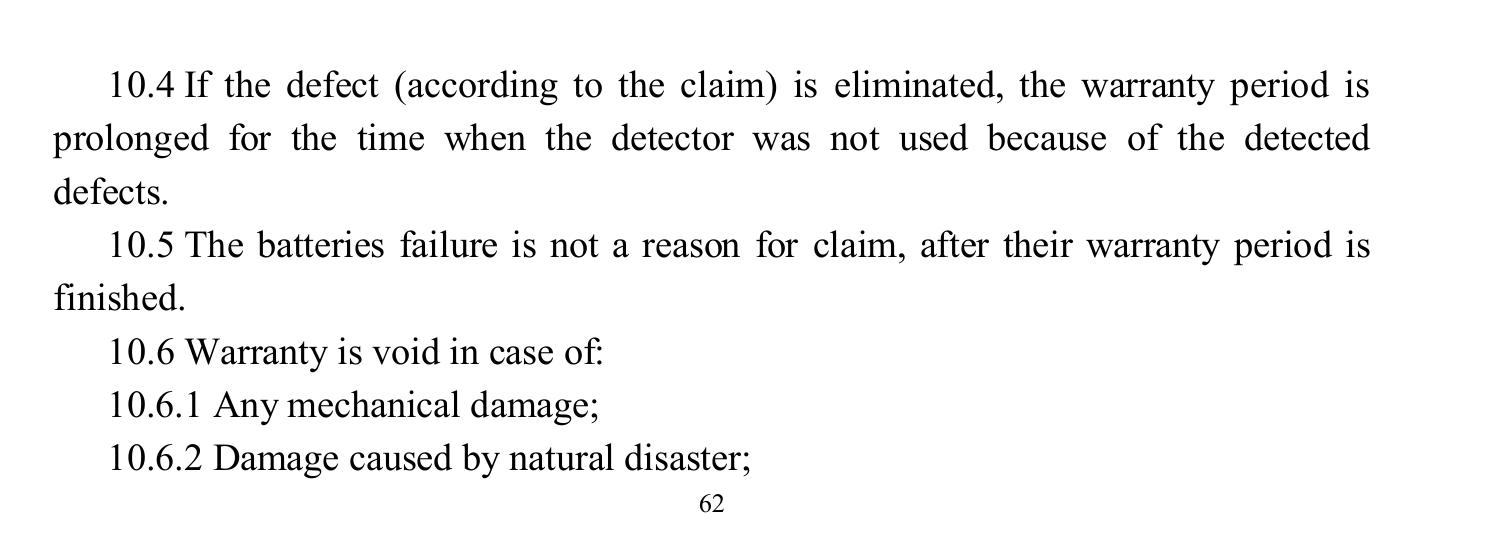10.6.3 Any liquid remains; 10.6.4 Foreign objects detected inside the detector; 10.6.5 The warranty seal is violated, the body opened, repairs or any internal changes made;

10.6.6 The serial number of the detector deleted or changed;

10.6.7 The accessories used other than allowed by the manufacturer.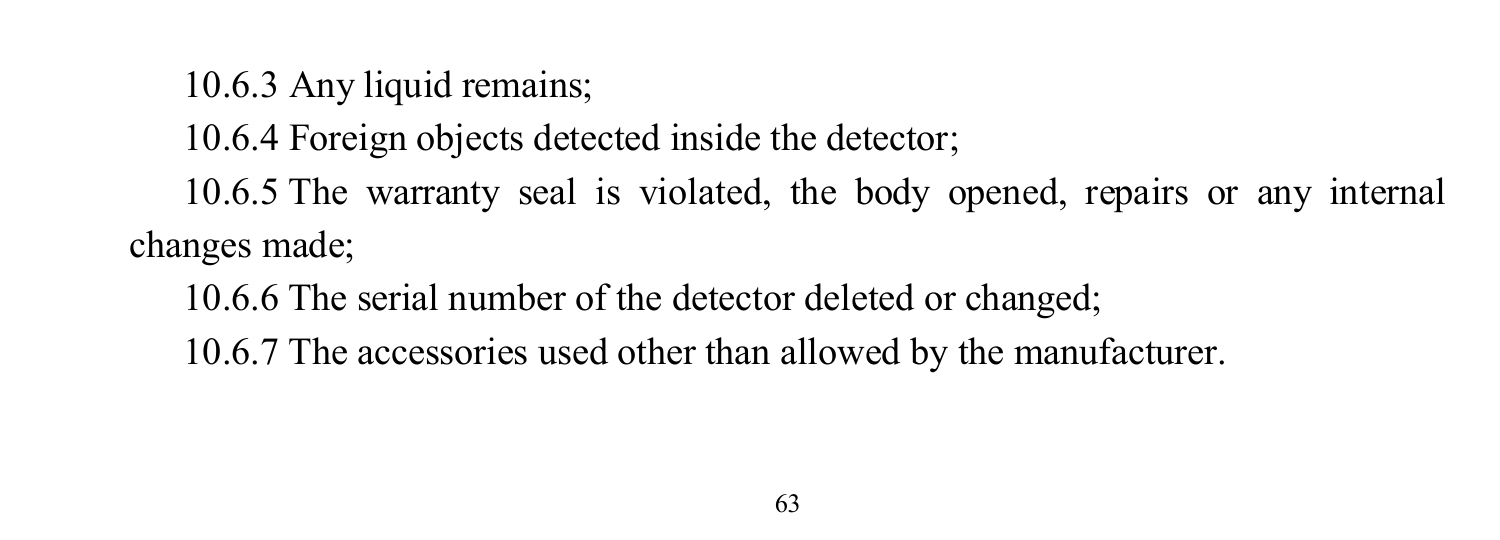### **11 Repair**

11.1 In case of failure or troubles during the warranty period of the detector, the user should contact the enterprise producer by e-mail (see below) to receive the address of the nearest service center:

### **PE "SPPE "Sparing-Vist Center" Tel.: (+380 32) 242 15 15; Fax: (+380 32) 242 20 15 E-mail: sales@ ecotest.ua**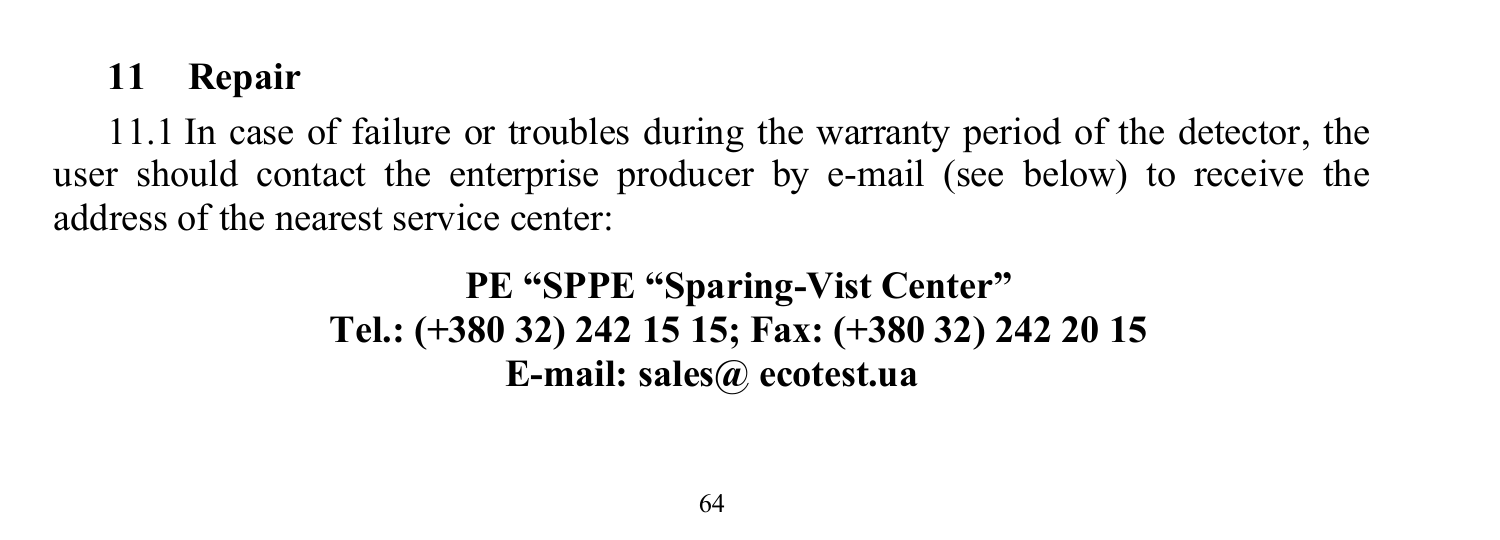11.2 Warranty and post warranty repair is performed if only the warranty certificate is available.

### **12 Storage**

12.1 The detectors should be stored in a packing box in heated and ventilated storehouses with air-conditioning at the ambient temperature from  $+5$  to  $+40$  °C and relative humidity up to 80 % at  $+25$  °C temperature, non-condensing. The storehouse should be free of acids, gas, and alkali that may cause corrosion, and vapors of organic solvents.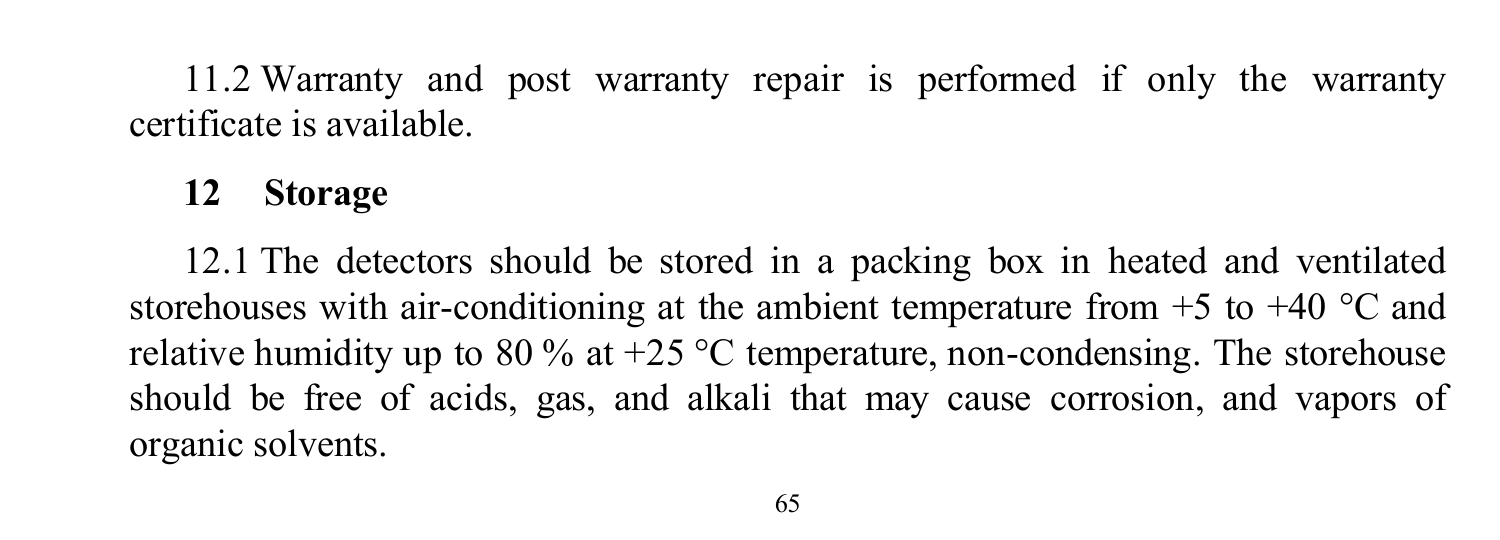12.2 The location of the detectors in storehouses should ensure their free movement and access to them.

12.3 The detectors should be stored on the shelves.

12.4 The distance between the walls, the floor and the detectors should not be less than 100 mm.

12.5 The distance between the heating gadgets of the storehouse and the detectors should not be less than 0.5 m.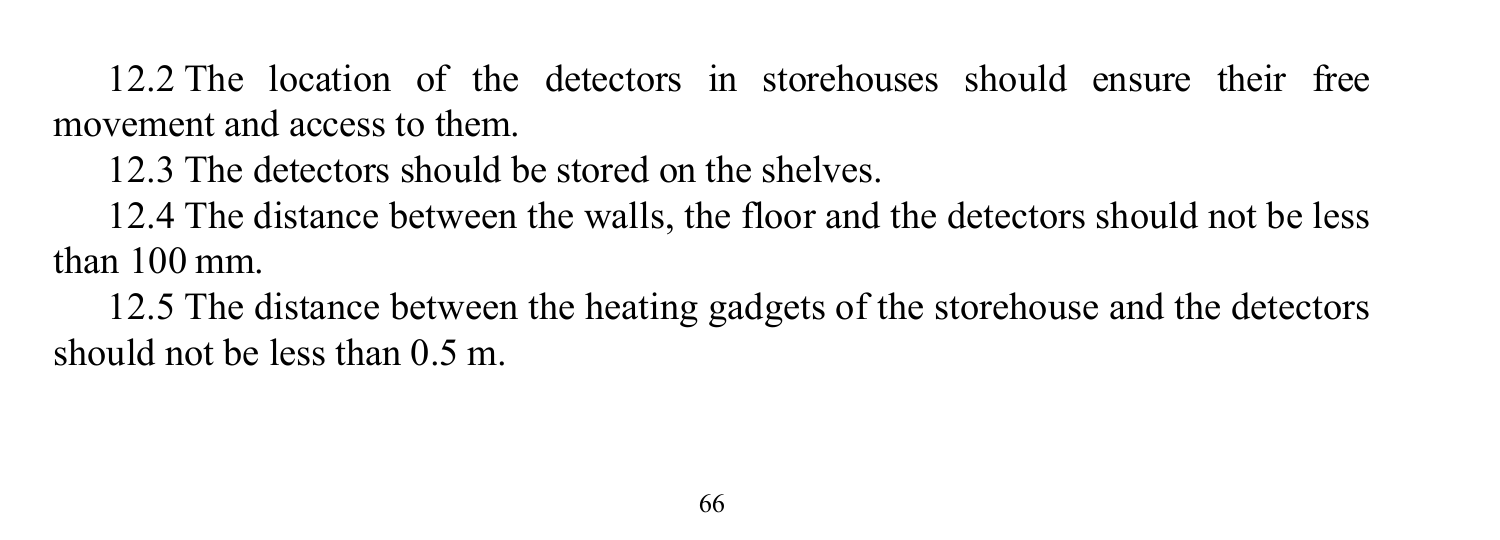# **13 Shipping**

13.1 The packed detectors may be shipped by any kind of closed transport vehicles under the conditions with temperature limitation in the range of - 25 to  $+ 55 \,^{\circ}\text{C}$ , and according to rules and standards effective for each means of transport.

13.2 The detectors in shipping container should be placed and fixed in the vehicle to ensure their stable position and to avoid shocks (with each other and the sidewalls of the vehicle).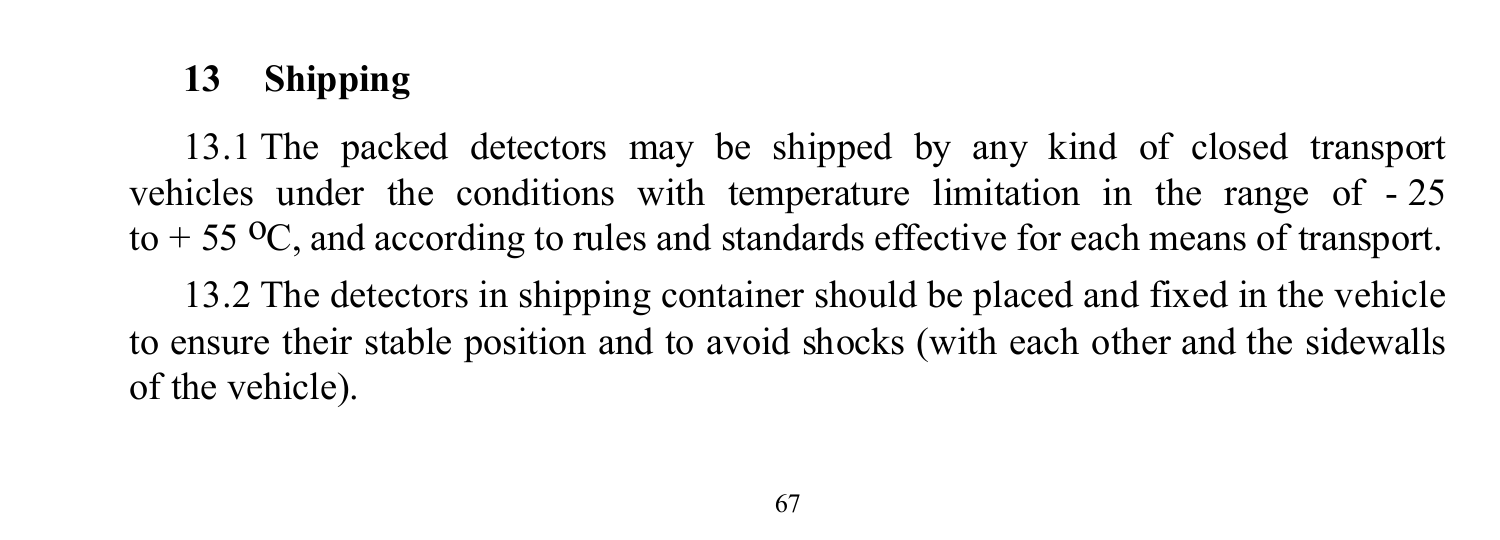13.3 The detectors in shipping container endure:

- temperature from 25 to + 55  $^{\circ}$ C;
- relative humidity of (95 $\pm$ 3) % at + 35 <sup>o</sup>C temperature;
- shocks with acceleration of 98 m/s<sup>2</sup>, a shock pulse duration of 16 ms (number of shocks -  $1000 \pm 10$  in each direction).

13.4 Canting is forbidden.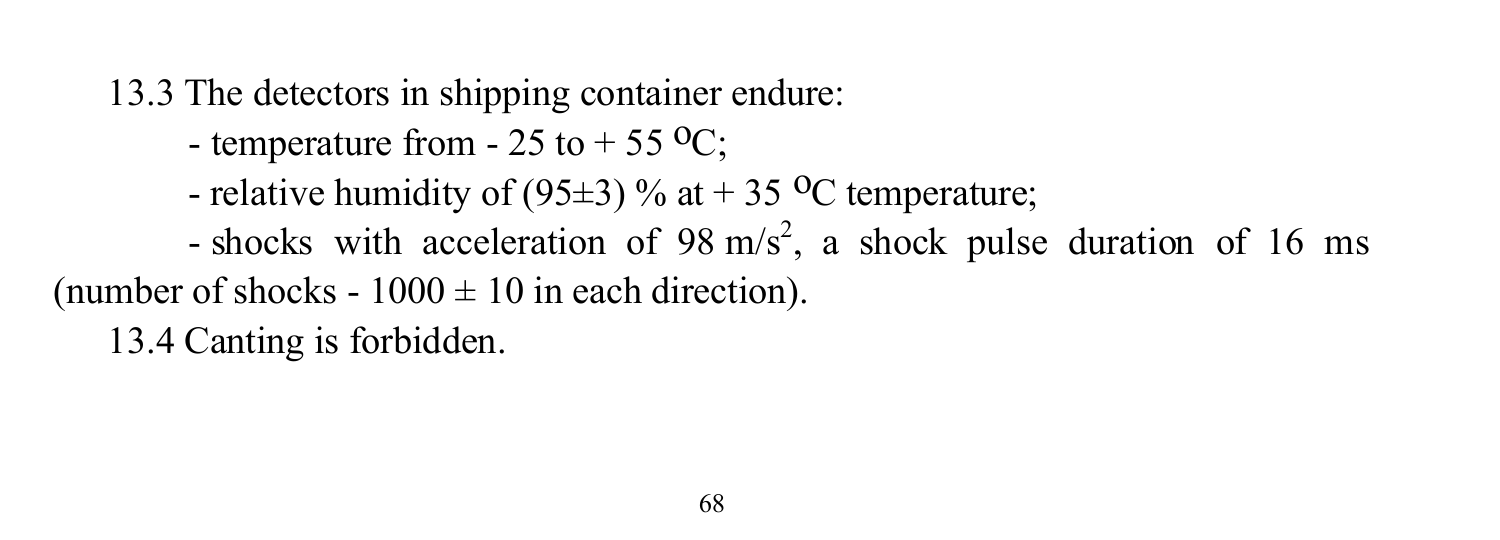### **WARRANTY CERTIFICATE**

for "EcotestVIP" personal radioactivity detector ТУ У 33.2-22362867-024-2010 Serial number Manufacture date Primary calibration performed Hereby I confirm the acceptance of the packed detector applicable for use and the acceptance of the warranty terms. Sales date Salesperson signature Consumer signature

**(warranty certificate is not valid unless signed by the consumer)**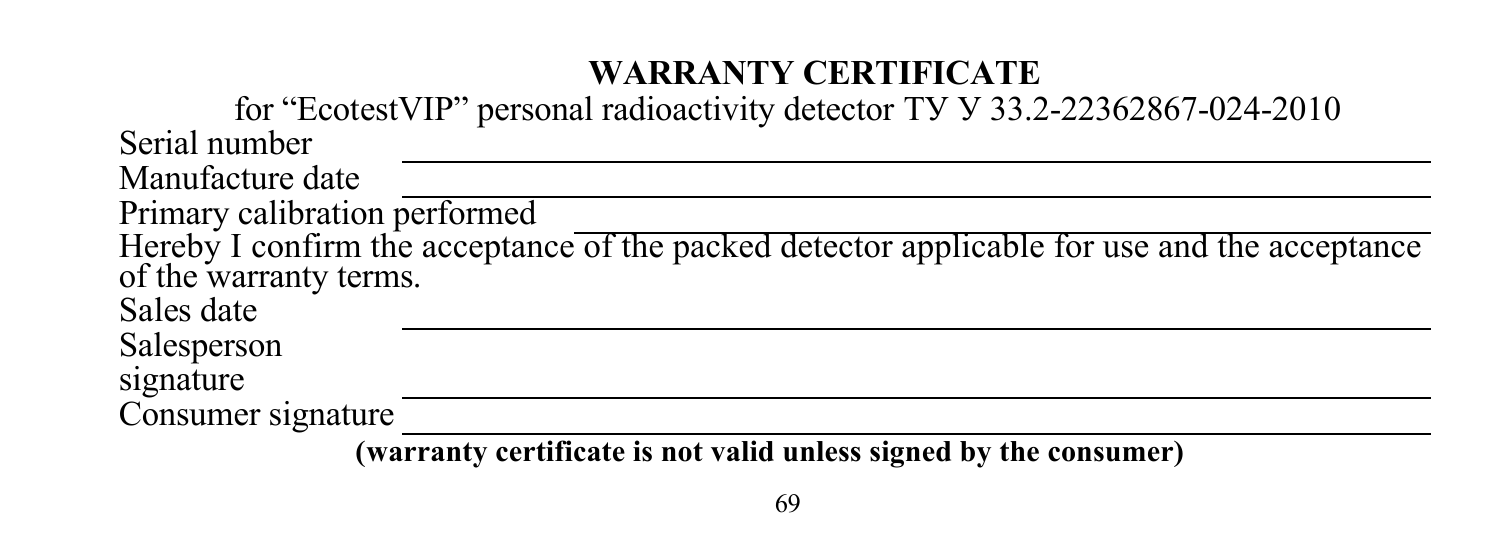#### **Note.** If any controversy arises, the parties should act in accordance with the Art. 14 of the Law of Ukraine on the Protection of Consumer Rights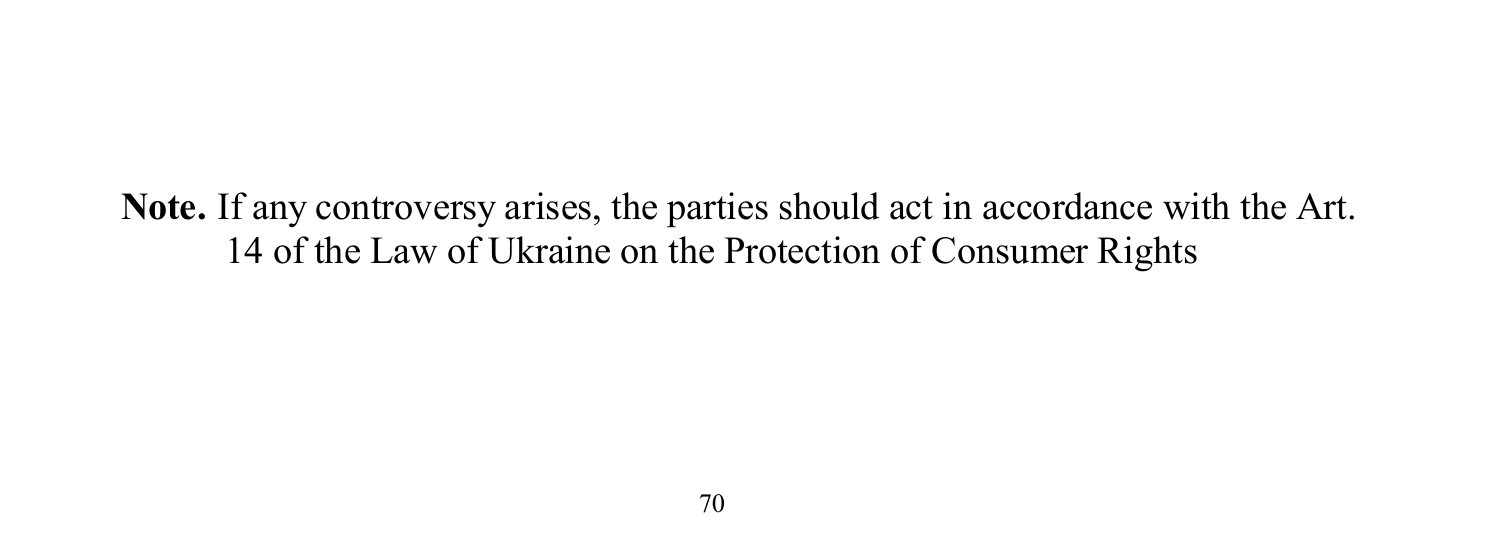## **Practical tips for using the "EcotestVIP" personal radioactivity detector**

- Read carefully the operating manual before you switch on the detector.
- Keep the detector clean and check the condition of the batteries and the clamps in the battery compartment at least on a quarterly basis.
- Do not use the detector directly in the rain without a protective cover (plastic bag, for instance).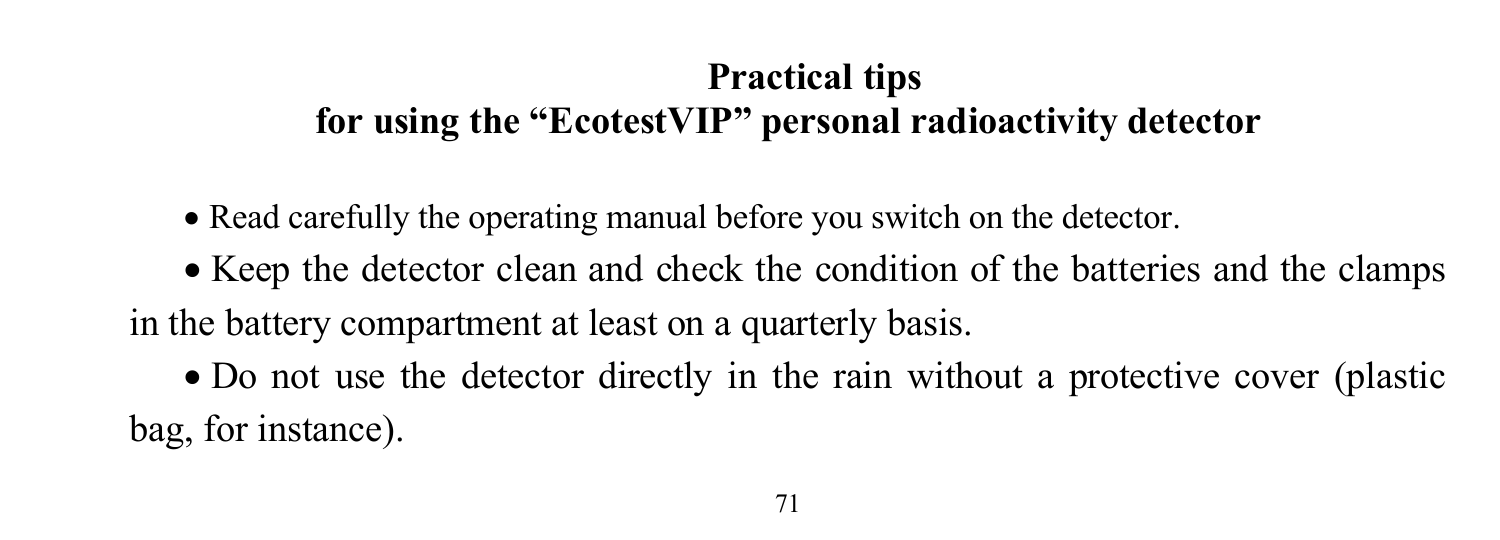• Keep an eye on the battery discharge indicator to ensure timely replacement of the discharged batteries.

• Set the correct time of the detector's clock after you change the batteries.

 If you travel by air, set the value of the alarm threshold level of the detector more than 2.0 μSv/h, since gamma background level becomes much higher as you ascend than automatically preset value of  $0.3 \mu Sv/h$ , and the detector will constantly disturb you with its alarm.